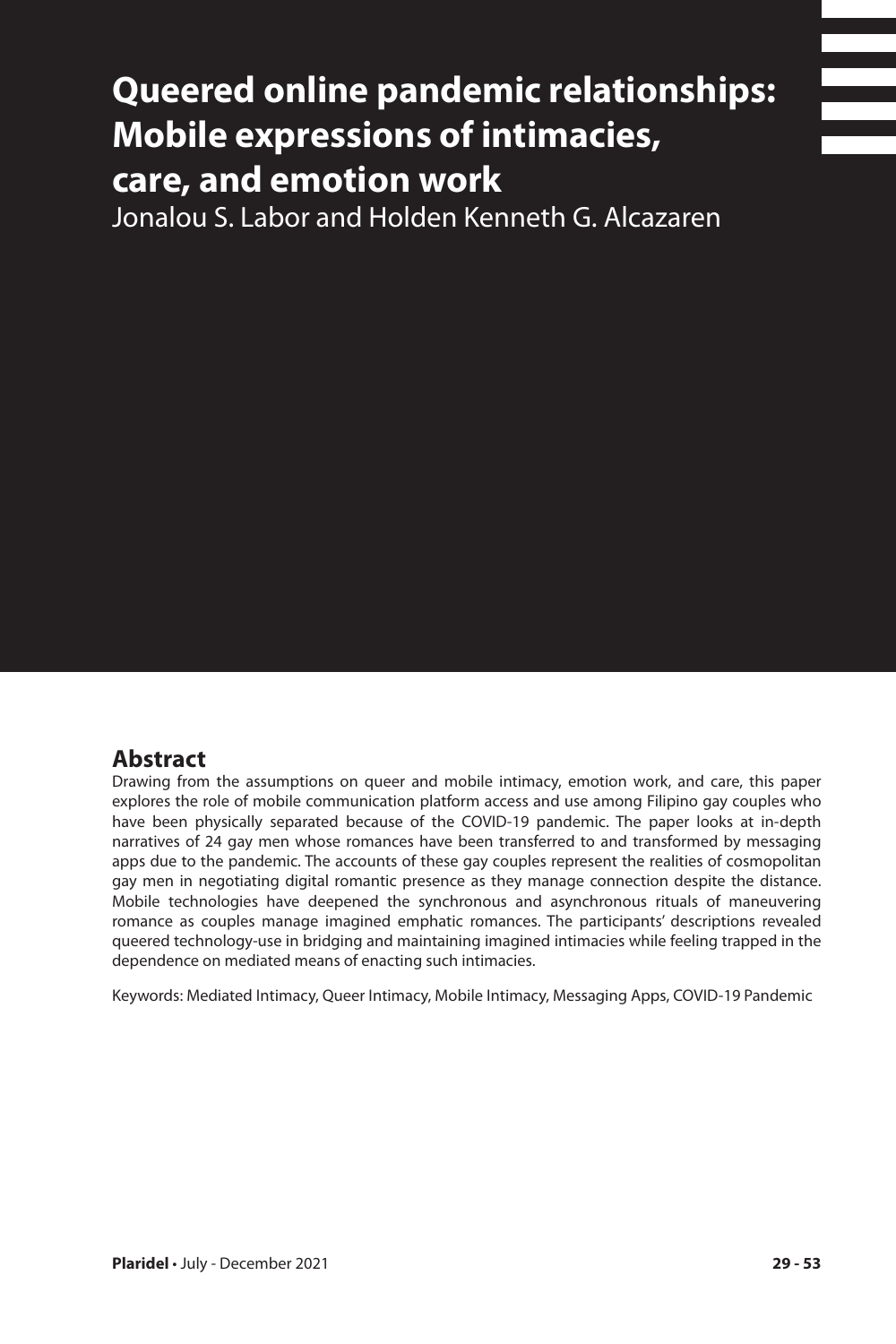# *Plaridel* **Open Access Policy Statement**

As a service to authors, contributors, and the community, *Plaridel: A Philippine Journal of Communication, Media, and Society* provides open access to all its content. To ensure that all articles are accessible to readers and researchers, these are available for viewing and download (except Early View) from the *Plaridel* journal website, provided that the journal is properly cited as the original source and that the downloaded content is not modified or used for commercial purposes. *Plaridel*, published by the University of the Philippines College of Mass Communication is licensed under Creative Commons Attribution-NonCommercial-NoDerivatives 4.0 International License (https://creativecommons.org/ licenses/by-nc-nd/4.0/legalcode).

### **How to cite this article in APA**

Labor, J. S. & Alcazaren, H. K. G. (2021). Queered online pandemic relationships: Mobile expressions of intimacies, care, and emotion work. *Plaridel, 18*(2), 29-53. https://doi.org/10.52518/2021.18.2- 02labalc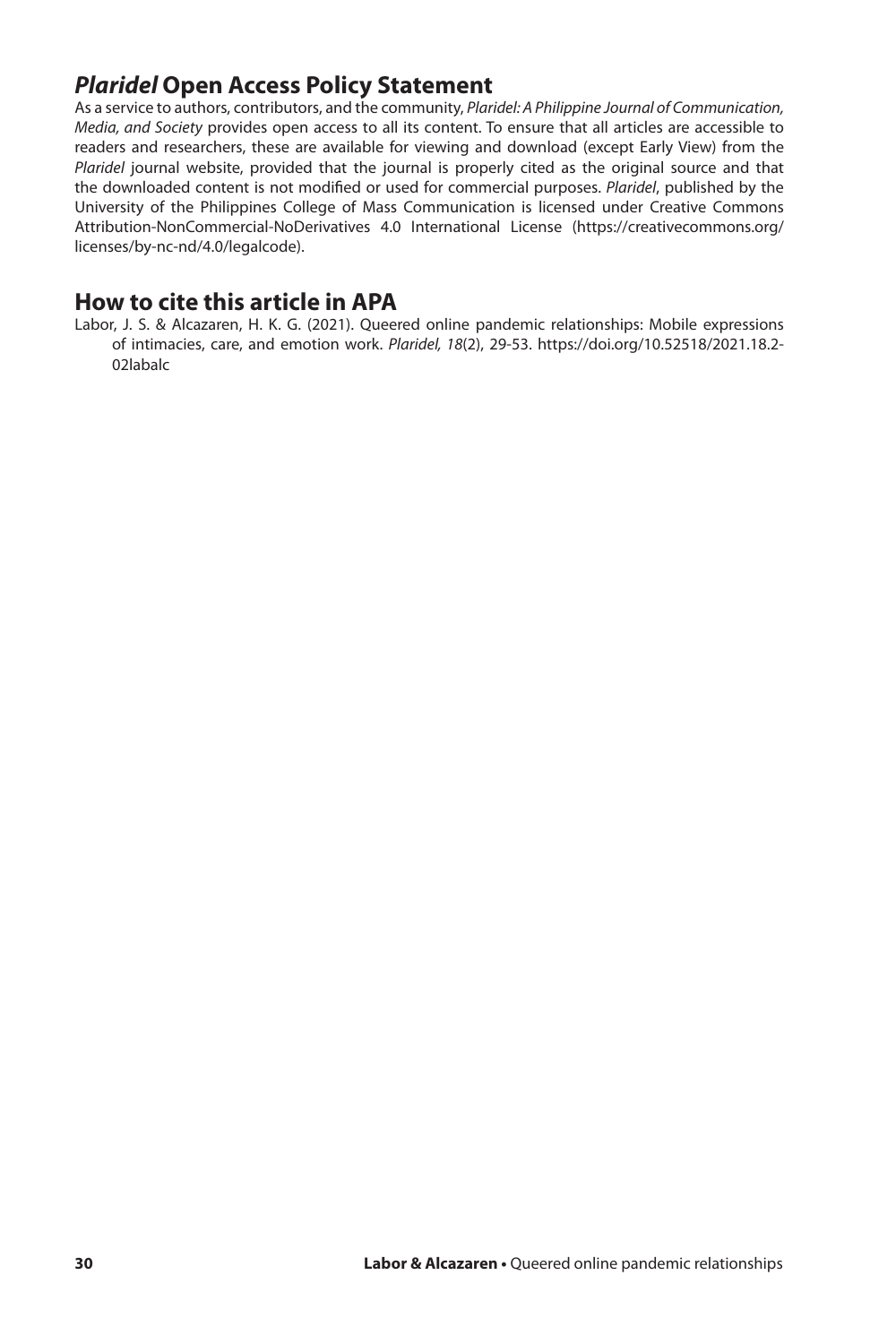# **Introduction**

As of July 2021, there is still an upward surge of COVID-19 cases in the Philippines. According to the World Health Organization (WHO), there are already almost 1.5 million confirmed COVID-19 cases, with 36.8 percent coming from the country's National Capital Region (NCR), and more than 25,000 deaths reported in the country. As a major part in preventing the virus, the country has already vaccinated more than nine million individuals, with 96.2 percent of Priority Group A1 (frontline health care workers) having received their first dose, while only 30.3 percent of Priority Group A2 (senior citizens) have been vaccinated. Despite these measures of the government to slow down the spread of the virus (Department of Health, 2020), Filipinos are still in lockdowns more than a year after the pandemic has reached the country. The earliest and strictest form of quarantine, aptly called the Enhanced Community Quarantine (ECQ) was imposed from March to May 2020 in the NCR and some high-risk areas in the Luzon islands of the Philippine archipelago (Austriaco, 2020). Modifications to the labels and names of the quarantine have followed. Now, on its sixteenth pandemic month this July 2021, the country is still managing the effects of this disaster. Filipinos are still asked to stay at home except for the medical, frontline, and essential workers. While limited public transportation has been allowed, travel across regions is still risky and monitored by local government units.

The COVID-19 pandemic therefore has had significant social, economic, and even psychological impact on the Filipino people. Various travel restrictions and lockdowns forced many Filipinos to stay and work in their homes or even to return to their provinces before the imposition of the ECQ last March 2020. These changes led to a "new normal" of social interaction among individuals that limits physical contact but makes use of online interactions through messaging apps and social media platforms. Economically, the pandemic has left some 4.9 million Filipinos unemployed (Lopez, 2020) and some 44,000 unenrolled college students (Magsambol, 2020). This is probably due to the 90,000 businesses that closed during the pandemic (Domingo, 2020). The COVID-19 pandemic also affected the psychological well-being of the Filipinos since the start of lockdown measures. Filipinos were found to be more vulnerable during the pandemic and that the majority felt moderate to severe psychological impacts, experiencing depressive symptoms and anxiety signals (Tee et al., 2020). The risks are even higher for economically and socially vulnerable and marginalized individuals (see Mckay et al., 2020).

One of the groups that has been affected by the lockdown, quarantine rules, and social distancing policies is the Lesbian Gay Bisexual Transgender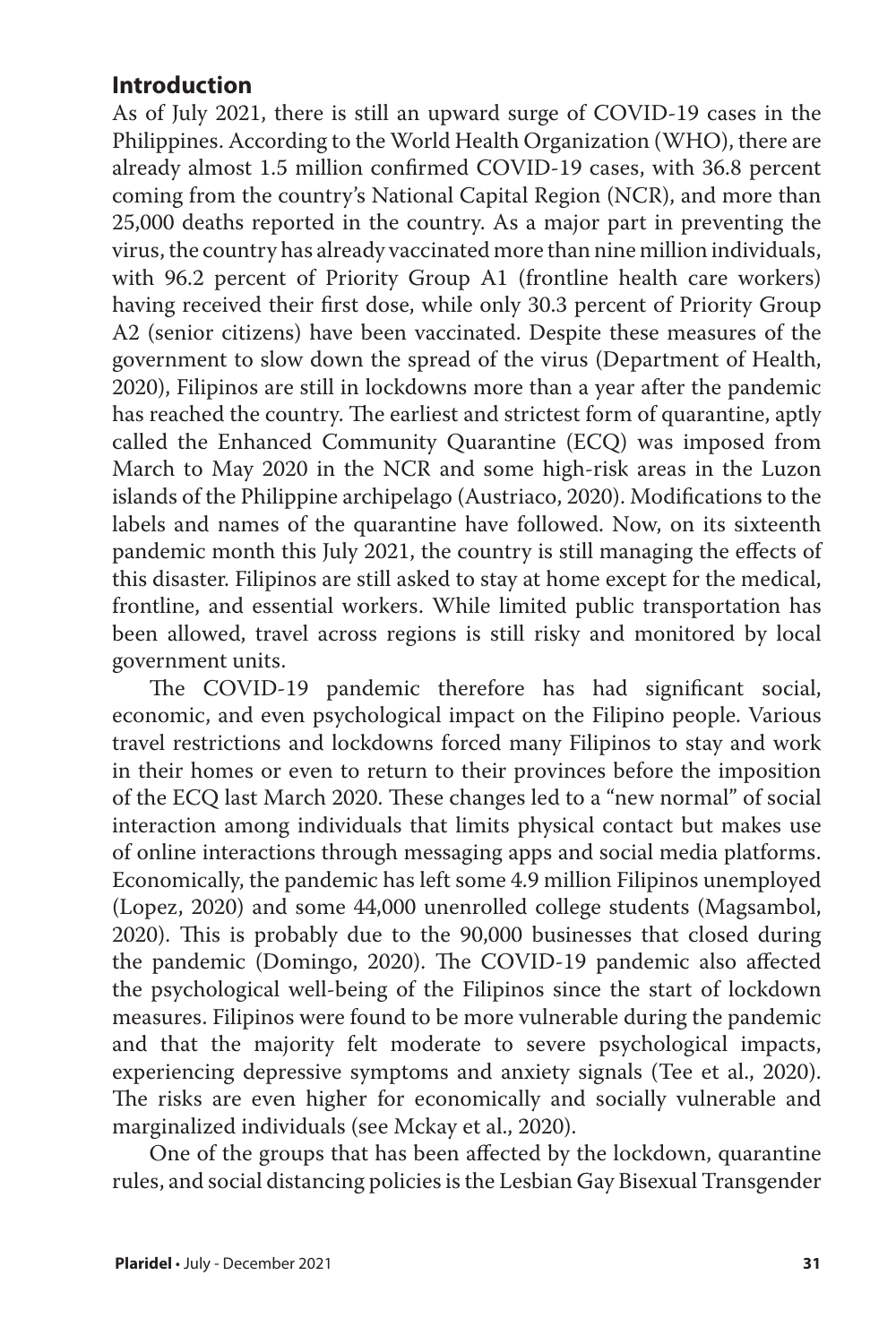Queer+ (LGBTQ+) community, particularly gay couples who have been forced to be physically apart. Of course, such a concern during the epidemic is not limited to the gay community, but data presented through sexual orientation and gender identity research have been minimal, leading to ongoing marginalization and alienation of members of the LGBTQ+ community (Cahill, 2020; Johnson, 2020). Unlike the United States where data on COVID-19's effects on the LGBTQ+ community has been documented (see Whittington et al., 2020), the Philippines has no report on the relationship of COVID-19 infections to the economic, social, and psychological impacts on the gay community.

To address the absence of data on the pandemic's impact on LGBTQ+ community, the present study sheds light on the various challenges and changes in the social interactions of gay couples during the pandemic. During the pandemic, gay men in romantic relationships have faced various challenges, such as finding and maintaining relationships in this "new normal" set-up. In the Philippines, where LGBTQ+ rights are not yet translated into laws, and gay relationships are culturally frowned upon by a predominantly religious society, there is a complex social attitude toward LGBTQ+ couples (UNDP, USAID 2014). Gay men have been forced to go back to their provinces and live with their families with whom they may or may not have healthy relationships. Many gay men have had to leave their partners and, in the process, had to reshape their relationship patterns from a previously combined off and online relationship set-up to a completely technology-mediated one.

With the developments in the use of social media, relationship sustenance and maintenance have become possible even without the "physicality" of the person which was not possible before as media was limited to newspapers and letters (Raiti, 2007). As technologies develop, globalization took its course in embedding itself in the lives of people. Globalization has created a borderless world in the presence of the internet and developing digital technologies (Block, 2004). It is interesting to look into how LGBTQ+ couples utilize the internet and various digital technologies to shape and develop their own romantic relationships, most especially during a pandemic where social distancing is mandated. As ways of establishing relationships change in this pandemic, it is also significant to investigate how LGBTQ+ individuals build mobile intimacies, as an alternative, that link and allow them to experience their intimate life in mediated environments in the absence of the physical presence of the people with whom they want to connect.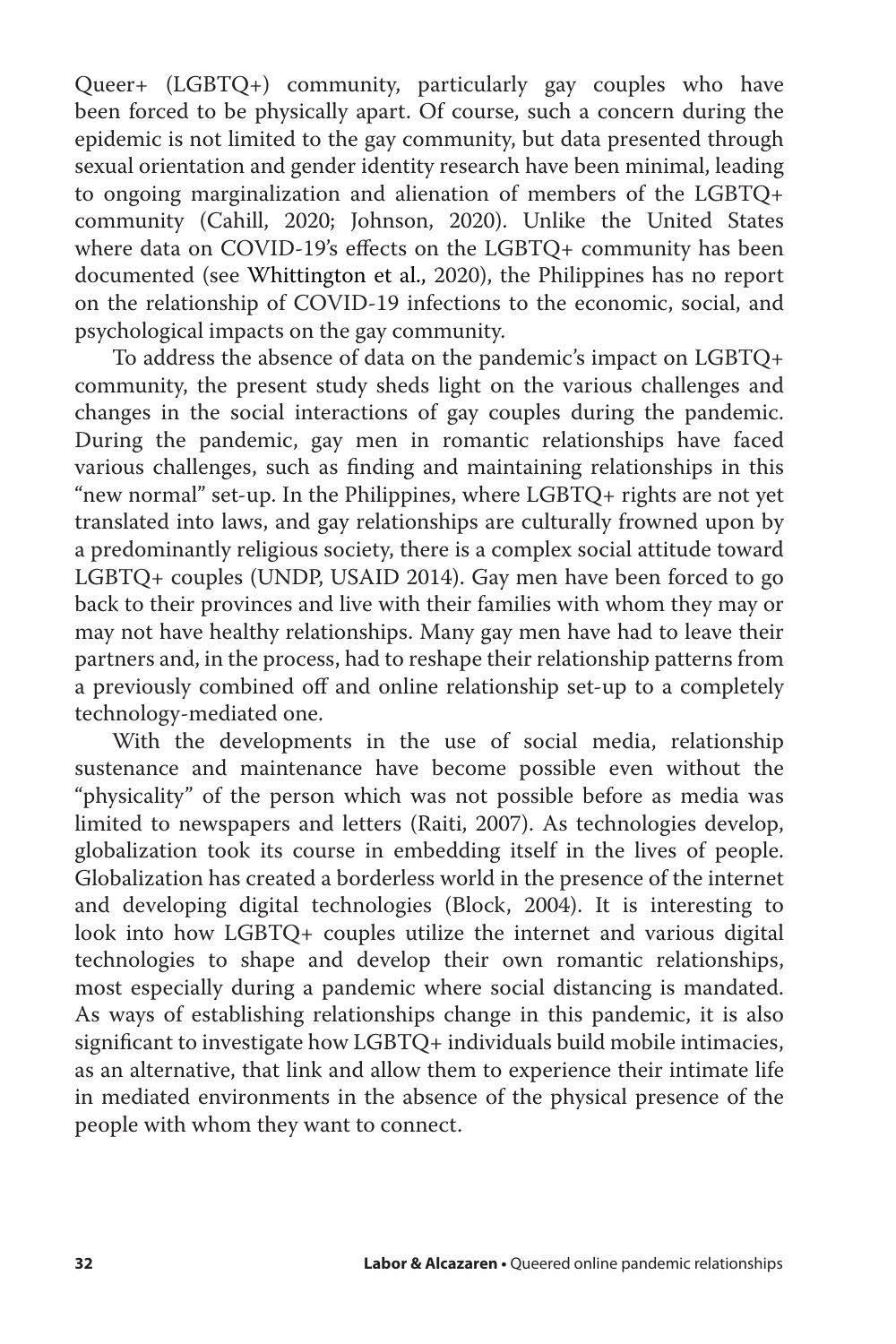#### *Research Problem and Aims*

In this paper, we draw on the everyday experiences of twelve gay couples to build on the way mobile intimacy is mediated and transformed through messaging apps during the pandemic. We wanted to describe how technology-mediated intimacies are formed and normalized as couples enact online social presence and romantic relational work. In the context of the COVID-19 pandemic where relationship dynamics have been altered, we also wanted to characterize gender-as-relational (see Umberson et al., 2015) by unpacking the entangled nature of emotion work, sexual interaction, and queerying intimacy that embody gay romance.

The study contributed to expanding the discussion about the role of mediated environments in building and maintaining cosmopolitan romance (Lorenzana, 2019) and enacting modern love (Illouz, 2012). Moreover, this work deepened the discussion on how gay couples censor their sexual self (Atienza, 2018) and how technology became a challenging tool for gay relationship development (Mckie et al., 2017). Lastly, we would also like to mitigate the dearth of literature on how LGBTQ+ members manage their relationships during the pandemic.

#### **Literature Review**

#### *Mediated and Mobile Intimacy*

Intimacy involves "a seamless blending of the psychic convexities and concavities of two individuals" (Akhtar, 2019, p. 6). This is a result of successive communication and can particularly be mediated when communicated through a medium (Attwood et al., 2017). Modern communication offered something beyond a geographical consideration for space and time. With this, Sarah Cefai and Nick Couldry (2017) argued that modernity makes us dependent on our mediation in which we let these institutions foster social attachment for us. We let the media mediate our everyday as technology mediates our relationships, our appearances, our showing up (or refusal to show up), and our intimacies. The temporal factors of mediation (and mediated intimacy) abound where "media facilitate a speeding up of time and an increasing social expectation of immediacy" (Cefai & Couldry, 2017, p. 304). The rise of social media welcomed a rise in geospatial and temporal concerns, with mobile phones as the epitome of the public sphere inside a private handheld which "reflects particular gendered performativities and intimacies" (Hjorth & Lim, 2012, p. 482). In a public sphere, gendered performativities can pertain to actions and appearances restricted by gender norms (Butler, 2009) where expressions of intimacies can be inherently influenced and negotiated.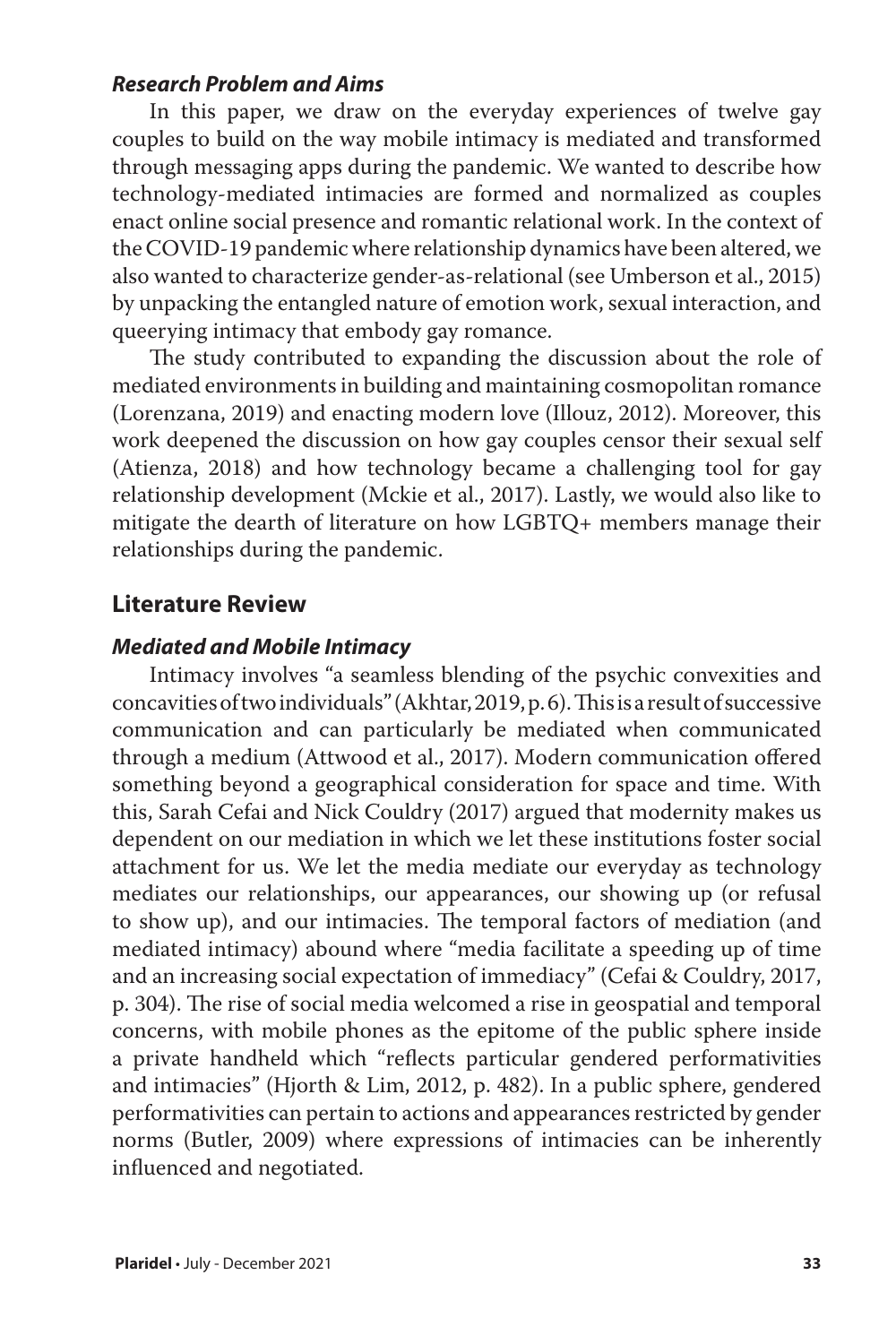Understanding human mobilities enables researchers to come up with valuable and rich insights into the dynamics of people's flexibility and adaptability in shifting from one environment to another. Mobility could be a theoretical anchor that will help investigate and explain the contexts of people's geographical movement or migration, whether it is economically or socially driven. As people migrate across countries, communicating intimate relationships through digital technologies are becoming more common when individuals are geographically separated from their loved ones. Therefore, it is interesting to analyze intimacy while accompanying the idea of mobilities because it presents emerging human behavior, social practices, and technologies that establish and maintain relationships remotely.

Associating the two concepts of mobility and intimacy, the notion of mobile intimacy emerged as the positioning of mobile technologies to bridge intimacy—may either be public or private, between people to resolve issues in physical barriers brought by geographic, technological, psychological, and physical mobilities (Hjorth & Lim, 2012). In the study of Hjorth and Lim on mobile intimacy, they defined it based on women's use of media to facilitate issues on emotions, and their use of technologies to aid various emotional, psychological, and social needs. This is in parallel with the assumption that the use of mobile technologies facilitates intimacy among users online, even in offline settings (Cumiskey & Brewster, 2012). This process allows the formation and maintenance of a relationship in an online network while still enabling the prevalence of the usual offline social relations and practices (Arminen & Weilenmann, 2009). Employing the concept of mobile intimacy in investigating online engagement that forms, sustains, and maintains intimacies among people remains beneficial in bridging the gaps in the literature and in understanding human behavior. Through further understanding mobile intimacy, we can discern the dynamics of developing and emerging technologies which affect the practices of people online and offline.

It should also be noted that mobile intimacy is the product of technological advancements. Gerard Raiti (2007) traced the proliferation of mobile intimacy from the development of technologies and globalization. Technology and mobile intimacy are inseparable because intimacy only became mobile through developments in technologies and the start of globalization. Drawing from Anthony Giddens's "time-space distanciation" (see Giddens, 1990), Raiti stated that mobile intimacy is rooted in the blurring of space, time, and place where the emerging media produces mediation that bridges different types of communication across time and space.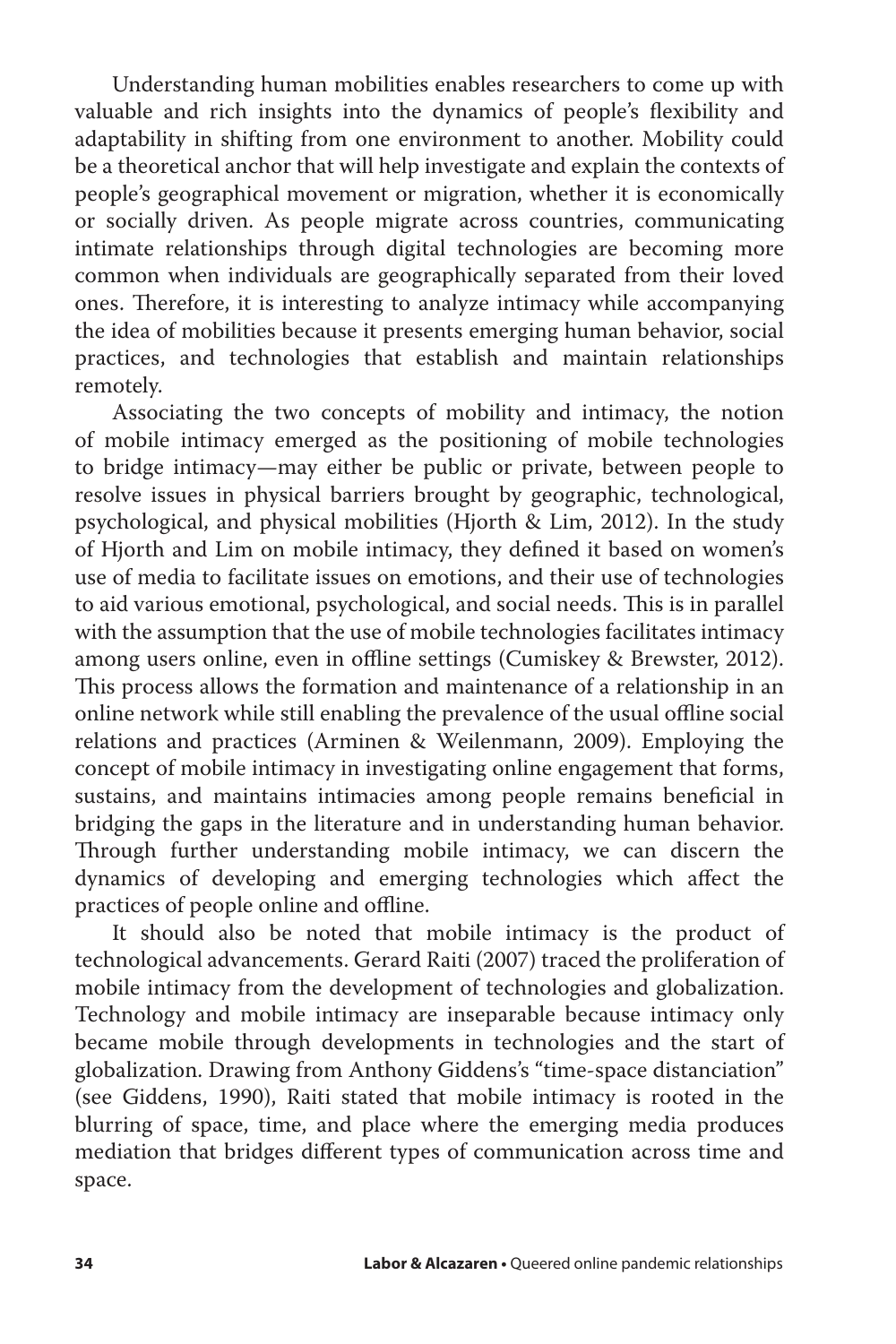With the expansion of literature in mobile intimacy, studies have also discussed various social inequalities associated with it. As new digital technologies allowed intimacy to persist despite the distance through technologies of communication (Labor, 2021; Wilding, 2006), these opportunities have been a major factor in the decisions of people, specifically Filipinos, to work abroad (Madianou & Miller, 2013a). However, socioeconomic status still dictates access to and connectivity through digital technologies (Lim, 2016). Further, the asymmetry present in mobile intimacy is evident in how technological competency is necessary for individuals to navigate new media. On the other hand, affordability of, accessibility to, and knowledge of digital technologies are no longer as significant as they used to be in dictating how people communicate (Madianou & Miller, 2013b). The concept of polymedia, coined by Mirca Madianou and Daniel Miller, envisions digital technologies as providing opportunities for new communication methods based on the affordances that it offers to individuals. As a result, these affordances in how one accesses digital technology shape the dimensions and richness of the exhibited communication practices by individuals. Concurrently, mobile intimacy studies focus on the communication practices that emerge from its use. Jason Vincent Cabañes and Cecilia Uy-Tioco (2020) argued that relationships and social intimacies have been transformed due to the presence of mobile technologies. In their review, they mentioned how mobile technologies affect intimacies through the creation of: (a) mobile spaces where people can articulate shared perspectives and ideals on topics like, marriage, motherhood and filial piety; and (b) social dimensions of mediated intimacies where people can challenge the norms of relationships, from dating to familyhood. Also, this can be a result of individuals creating their own social scripts (Beck & Beck-Gernsheim, 1995, in Cabañes & Uytioco, 2020) and increasingly weakening social ties among human relations (Bauman, 2003). Even with mobile technologies changing aspects of the dynamics of relationships, local environments still have a bearing on the intimacy of the relationships. For instance, mobile intimacy is moving in the direction of expanding the understanding of care work through digital technologies (Uy-Tioco & Cabalquinto, 2020). With the arrival of new digital technologies, different ways of expressing care have also emerged. Mobile media allows migrants to embody caregiving practices to their aging parents across different continents. Despite the expansion of globalization that mobile intimacy has allowed, the people that practice it are still rooted in their connection to their primary local environment from the behaviors and ideologies that they observe.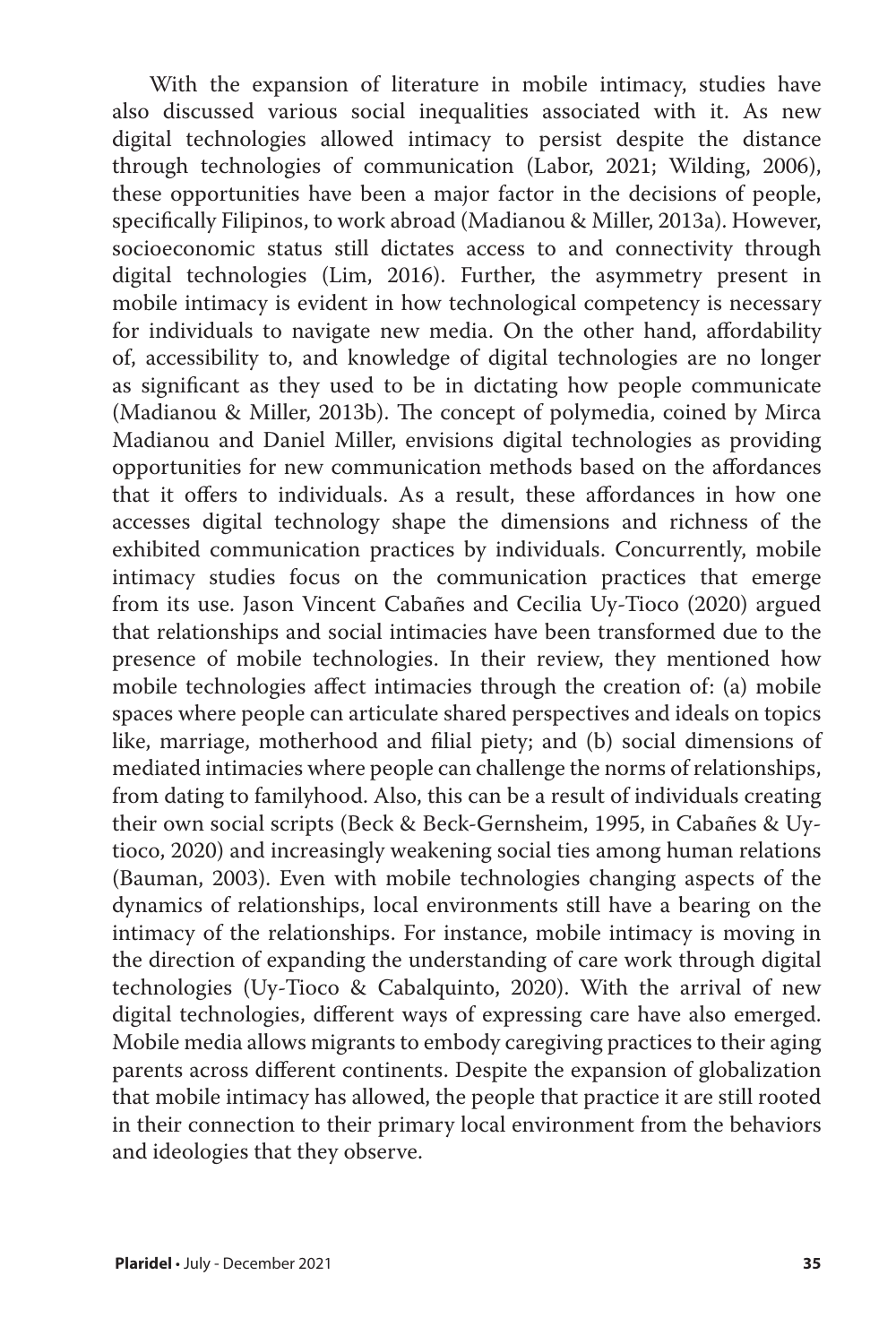#### *Queerying Intimacy*

With the expanding mobile technologies and evolving dynamics of human relations, intimacy, alongside inequality, is "queered" by same-sex couples as they challenge heteronormative norms in their relationshipbuilding by diverging from the practices of heterosexual couples. With regards to their gender conformity, Umberson et al. (2015) posited that there is a hybrid of certain areas in which same-sex couples adhere to and oppose. Their findings showed that lesbian couples adhered to traditional feminine roles of emotion work but opposed the heteronormative views of partner discordance in building intimacy, whereas, gay couples adhered to traditional masculine roles of boundaries (e.g., independence and emotional autonomy) but contested heteronormative expectations on emotional support. Differentiating from heterosexual couples, the study found the same-sex relationships reflect a more balanced view on intimacy, boundaries and emotion work as ways to achieve intimacy among partners. These types of findings queer the understanding in the construct of intimacy systems where same-sex relationships reconstruct the way we view intimacy and relationship longevity.

As we queer our notion of intimacy, it is also interesting to look into how evolving concepts on intimacy, i.e., mobile intimacy, influence the relational dynamics of same-sex couples. In the context of the pandemic with constant local and national lockdowns, geographical distance is also worry among same-sex couples where they turn to digital technologies to sustain their own intimacies. It should be noted that studies that looked into such long-distance intimacies involved focus on social presence. John Short et al. (1976, cited in Kreijns et al., 2014) mentioned that social presence can be associated by two separated, but related, constructs: social presence (the degree to which the communication partner is "real") and social space (the degree to which interpersonal communication networks were noticed). In a study on social presence, Patrick Lowenthal (2009) found that some media, such as videos, is considered to have a high degree of social presence; the higher the degree, the more it is perceived as sociable, warm and personal. This finding can also be associated with how digital technologies that allow video chats permit the construction and maintenance of mobile intimacies.

With digital technologies influencing the dynamics of intimacy, one assumption discussed is how screens set us apart more than physically, "rendering us 'elsewhere' in relation to others" (Cefai & Couldry, 2017, p. 299). Auditory and visual aspects on the screen have both changed what "home" can be: an office, a car, a living room and a sense of being with company. This, in part, fits with Lowenthal's (2009) literature review saying that tasks low in interpersonal communication can be aided by audiovisuals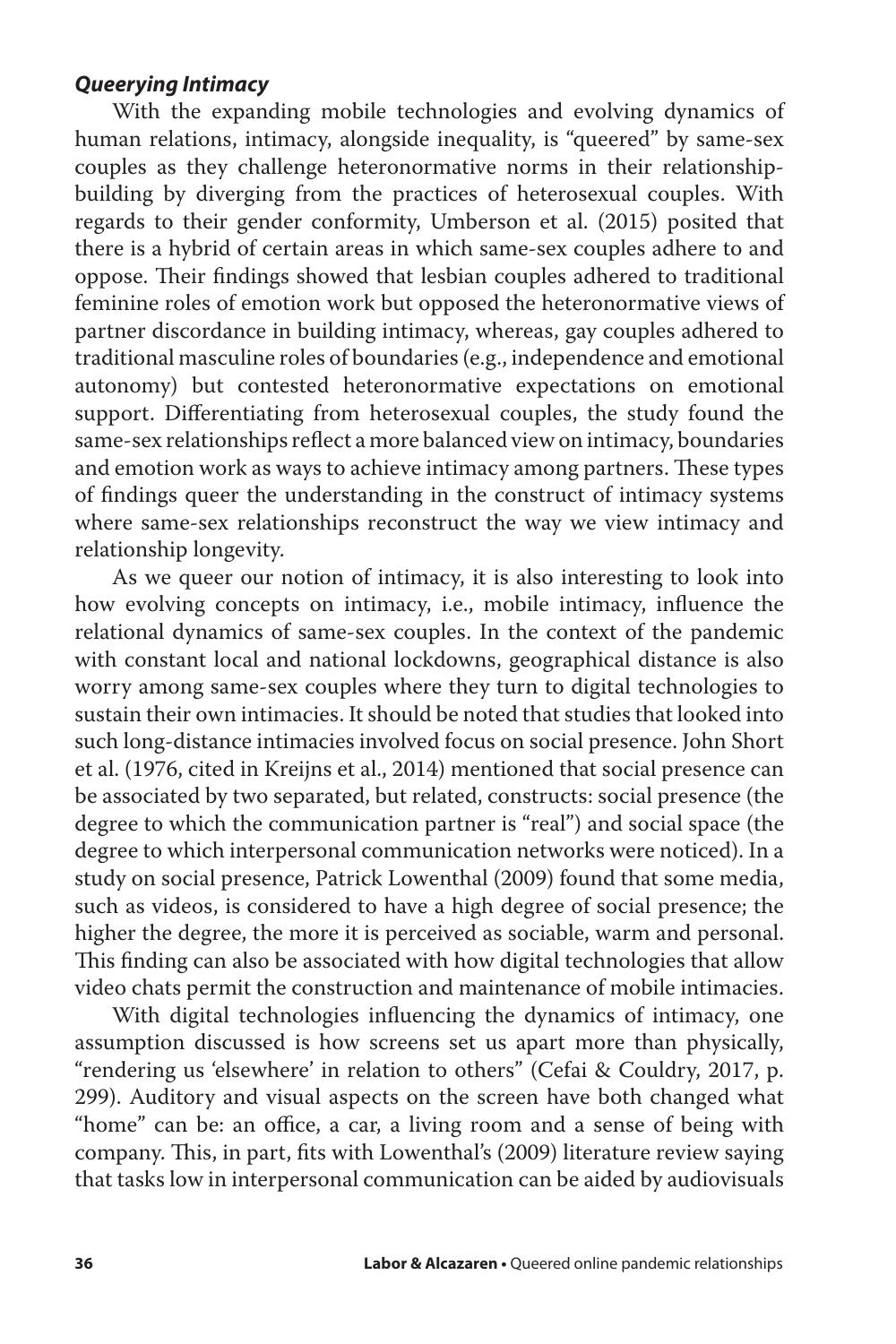instead. Drawing from Miguel's (2016) study on visual media as expression of intimacy via social media interactions, publishing intimacy online is tied with an exposition of vulnerability. There is a certain level to which individuals accept having intimate photos published online, such as being tagged by other people, but do not go their own way to actually post. These unintended published posts by the person comes with a concern especially for LGBTQ+ individuals. These photos that reflect one's relationship status, even just of hugging, may reach unintended audiences, most especially family members who are not aware of the person's sexual orientation (i.e. homosexuality, bisexuality, etc.). As a result, photos that were deemed sexy or that were considered to show relationship status in photos were patrolled.

Beyond the audiovisual, intimacy is enacted upon by individuals, and this act is, to an extent, a kind of work. Sally Hines (2007) collated different works of text that tackle care, intimacy, and citizenship. In her findings, feminist perspectives found that care (as emotion work) among women was analyzed to be exploitative ("labor of love"), appending some studies saying that women get a sense of fulfillment through caring roles, which might also become a space for them to belong and be socially accepted. In parallel, Umberson et al. (2015) conducted a qualitative analysis on the workings of intimacy and emotion work across relational contexts of same- and differentsex relationships employing the gender-as-relational perspective. Findings proved that gender is dynamic and situational, varying within men and women. Traditionally, men and women are viewed as dichotomous, shaping norms such as men as proactive and less emotional, whereas women as reactive and more emotional. Diverging from these heteronormative norms, the study found how gendered-relational contexts of same-sex couples create unique and queer intimacy systems. The authors even cited Oswald et al. (2005) that stated how same-sex couples offer "creative spaces… where new constructions get crafted and old ones are remade" (Umberson et al., 2015, p. 148). In this case, a queer construction of what intimacy could be. This shows that queer relationships have long been "practitioners of the 'pure relationship'" (Hines, 2007, p. 40), but still bounded by imbalance and power relations.

Studying queer intimacy in a mediated environment, we focused on men who have sex with men (MSM) and their relationships with their partners. Local studies take note that MSM behaviors operate behind hegemonic ideologies of heteronormativity (Acaba, 2018), neoliberalism (Ong, 2017), and even as a space for queer dialectical processes (Solis, 2020). In the analysis of Rowell de Guia (2013) of anonymous narratives of maleto-male sexual encounters, the presence of hegemonic heteronormativity favoring the masculine image surfaced. MSM narrators were more likely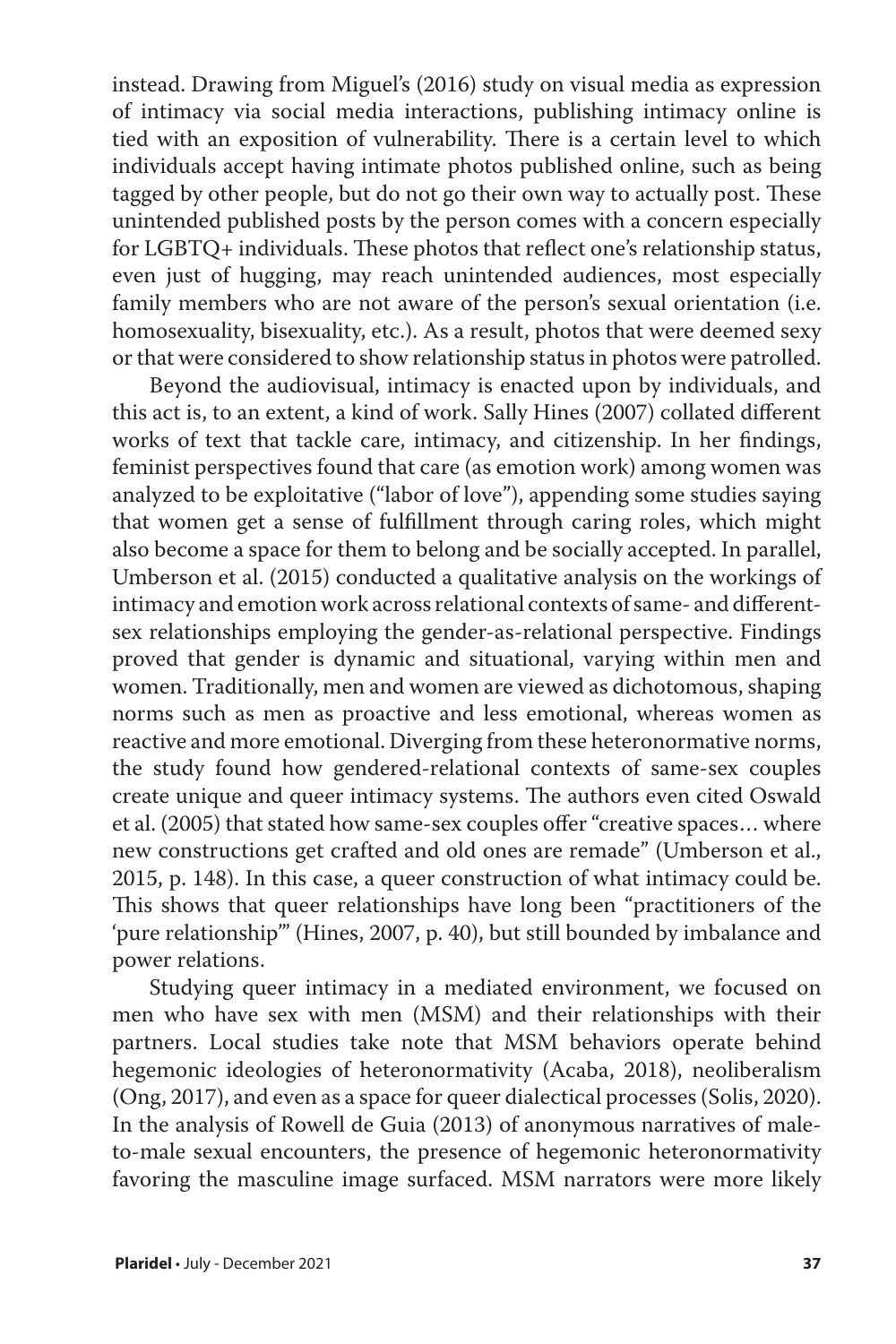to distance themselves from the stereotypes of their sexuality in the gay sphere. These constructions of their identities reinforce hegemonic notions of masculinity. In another study of MSM in Iloilo City, Moniq Muyargas and Cristabel Parcon (2012) were able to identify sexual characteristics and behaviors that were seen to be diverse and type-determined, distinguishing upon typical MSM categories: sex roles, where they cruise, how they interact, and who they interact with. These findings are similar to McKie et al. (2016) study that found that most men (regardless of sexual partner) seek sexual sensation through technology-mediated communications. In Ong's (2017) study on queer cosmopolitanism of Tacloban City in the aftermath of Typhoon Haiyan, results showed how LGBTQ+ individuals use technology-mediated communications, like dating platforms, to initiate new connections as a way to heal from the traumas of an experienced lifethreatening disaster. With physical and digital spheres allowing liberatory, risky, and temporary intimacy, these dating platforms have become hookup apps that only reinforce masculine stereotypes over free expression of identity.

As argued by these local studies, how gay men navigate cyberspace is not discounted from having digital infrastructure that perpetuate hegemonic ideas of heteronormativity. Brandon Andrew Hautefeuille (2016) discussed that, in queer dating apps, gay men individualized themselves to still adhere to the dominant muscular fetish and Western male praise. Coinciding with de Guia's (2013) and Ong's (2017) findings, this shows how one cannot truly present themselves in digital platforms inevitably because of the limitations that design brings. This confines already marginalized gay men in a space where they are marginalized again. Hautefeuille (2016) adds that, "Pressure to conform to hegemonic discourses around masculinity is permeated on queer cyberspace, affecting users' identity by producing a performance of themselves on the application" (p. 30), but there begs an inquiry if these would be applicable with regards to computer-mediated romantic relationships in which this study attempted to figure out.

Drawing from the assumptions on queer intimacy and how it is mediated through digital technologies, the present study wanted to investigate how these technologies serve as an alternative medium in expressing intimacy in the time of a pandemic, where quarantine protocols affect, and possibly separate (in distance or otherwise) same-sex couples. This research provides weight to the earlier findings about the forms of intimate queer relationship happen during the pandemic (Labor & Latosa, 2021). In studying the lived experiences of gay couples during the COVID-19 pandemic, we wanted to know how they are able to maintain and sustain the intimacy in their own relationships, and how they have utilized computer-mediated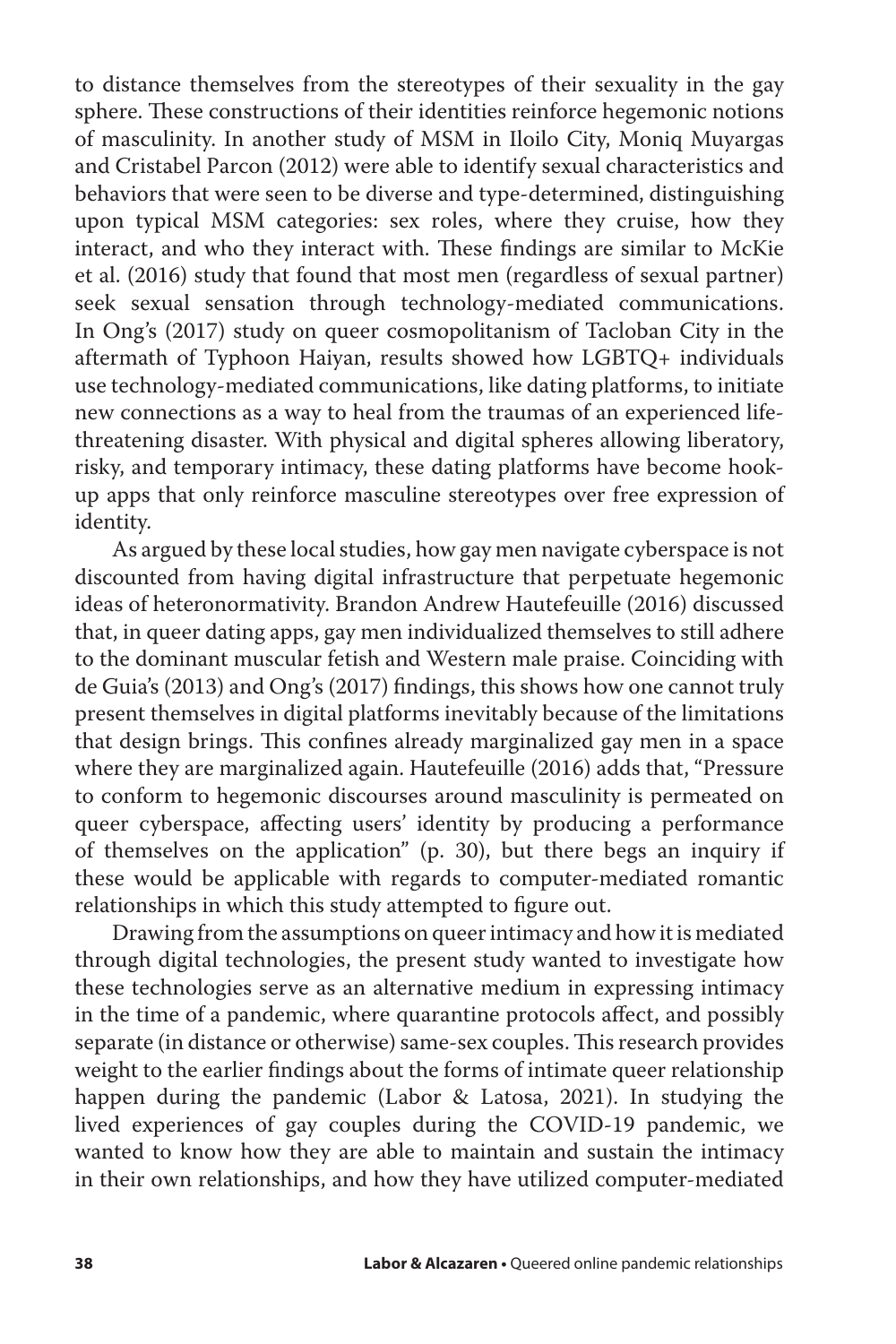communication (CMC) in response to the absence of physical contact. Moreover, this inquiry contributes to the discussion on the consequences of emotion work in relational contexts, across genders (Umberson et al., 2015).

## **Method**

This study is an exploratory work on the nature of mediated romantic intimacy among gay couples during the COVID-19 pandemic. The study utilized the case study design, a qualitative approach that uses musings and experiences of chosen cases who narrate about real-life contextualization (Yin, 2018) of a time-and-space-bound phenomenon (Alpi & Evans, 2019). From July 1 to December 1, 2020, twelve gay couples responded to participate in the study through online recruitment. Purposive sampling was used to look for the same-sex couples. The researchers sent out online call for participations based on a set of inclusion criteria. The call was announced through social networking sites of the researchers. The criteria are as follows: (1) self-identified as gay male; (2) in a relationship, (3) physically separated from a gay male partner, and (4) uses technology to communicate with the romantic partner. Participants who wanted to be part of the study e-mailed the researchers to set up the online interviews.

For ethical considerations and prior to the interviews, participants were emailed about the data gathering procedure and the research problem of the study. The participants were asked to email accomplished informed consent forms to ensure willingness and agreement in participating in the study. They were also reminded that they should be able to know how to use digital technologies in communicating with their partners during the lockdown. Because of the strict quarantine protocols, online interviews were conducted at the most convenient time for each individual. The couples were interviewed separately to elicit individual insights and narratives.

To ensure an ethical data gathering, the participants were also briefed about the nature of the participation, the duration of the interviews, the risks, and the discomfort, as well as the benefits of the study. The participants were told that they may discontinue with their participation to the study if they are not comfortable with the questions. The researchers also mentioned that the gathered data will be used as evidences for derivative works such as conference paper presentations and journal articles.

Participants were asked to talk about their: relationship dynamics and boundaries; expressions of intimacy, sex, and care; and narratives of conflicts, and stress during the quarantine. Collected data has been anonymized and narratives were treated with utmost confidentiality. For the data analysis, inductive thematic analysis was used in order to arrive at categories of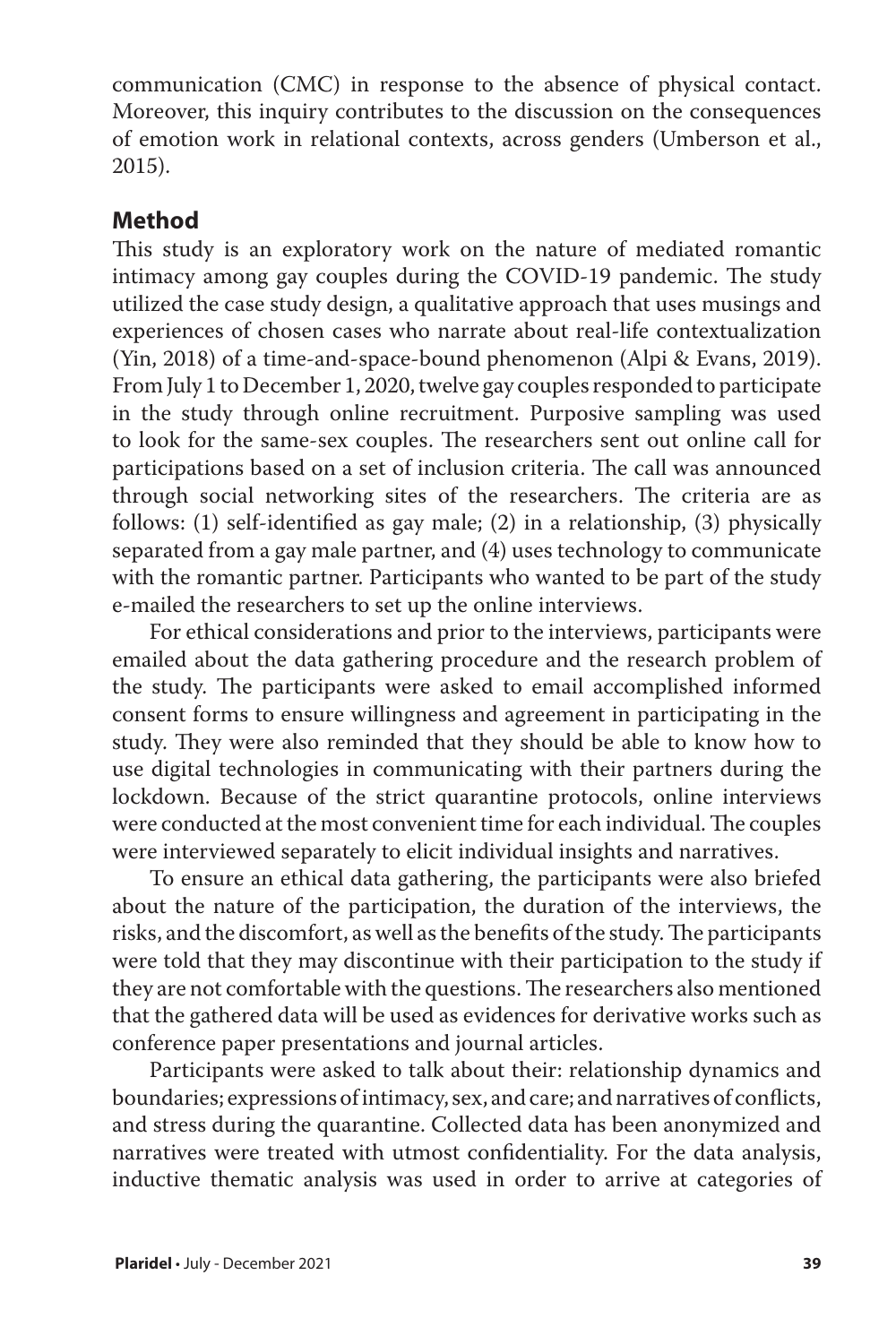responses. The researchers took the position of a "teller of tales" (Kearns, 1997, p. 269) so that they could identify recurring themes in the responses of the participants. The researchers did individual semi-structured coding of the transcripts. Conscious of the concepts under investigation, each researcher was able to systematically categorize the insights into patterns and themes. To ensure the validity of the individual analysis, multiple individuals looked at the transcripts and coded important notes/actual statements in a matrix. External validators are two communication researchers that are not part of the study.

### **Results**

#### *Demographics*

In total, 12 couples (24 participants) were interviewed in this study. The participants' age ranges from 20 to 40 years old. Most of them are already working while some of them are still studying in universities. The length of the participants' relationships ranged from 1 year to almost 10 years. Couples 1, 3, 4, 7, 9, and 11 met online, through mobile dating platforms, while couples 2, 5, 6, 8, 10, and 12 met offline through friends, student organizations, and schools. In order to maintain anonymity, the informants were assigned nicknames. All of the participants were born in the Philippines. Most of them live in the Philippines while four participants live and work abroad (Australia, Qatar, USA).

Technology, through Facebook chats, messaging apps, video calls, and texts, bridges the lack of physical romantic relationships among these couples. Couples have been using these technologies in creating, maintaining, and rebuilding romantic relationships. On the one hand, couples that met through dating apps and social networking sites (SNS) used these platforms in getting to know their would-be partners and utilized these means to augment the lack of physical contact during their dating process. On the other hand, couples who met offline through common friends, organizations, and other interest groups used SNS to deepen their intimate relationships in the absence of face-to-face (F-t-F) interaction. Technologyuse was essential in getting-to-know each other and in ensuring that couples develop intimacy. Because the majority of the couples met before the COVID-19 pandemic, the couples were used to offline interactions to enact their romance. In this context, the study explored how this shift to technology-mediated intimacies have evolved the participants' relational practices and relationship dynamics during the pandemic.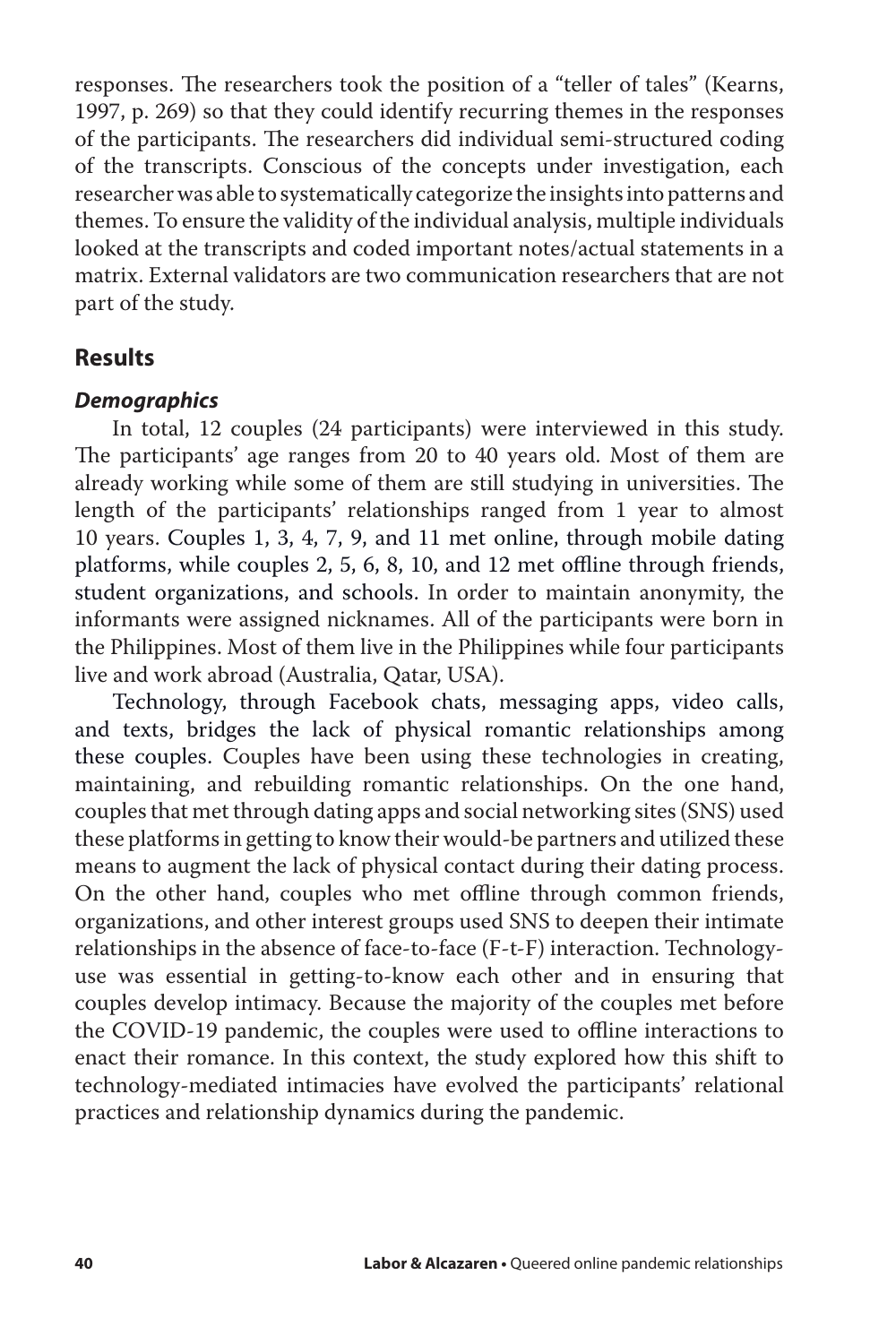| Couples        | Profile                            | <b>Current Location</b>             |
|----------------|------------------------------------|-------------------------------------|
| $\mathbf{1}$   | Art, 20, undergraduate student     | Manila, National Capital Region, PH |
|                | CJ, 25, graduate student           | Batangas, Region IV-A, PH           |
| $\overline{2}$ | Chris, 38, teacher                 | Manila, National Capital Region, PH |
|                | Joel, 30, teacher/ PhD student     | Australia                           |
| 3              | Gio, 40, undergraduate student     | Batangas, Region IV-A, PH           |
|                | Josh, 39, IT practitioner          | Manila, National Capital Region, PH |
| 4              | Juls, 27, Manager                  | Manila, National Capital Region, PH |
|                | Panch, 26, real-estate broker      | Qatar                               |
| 5              | Ryan, 25, writer                   | Manila, National Capital Region, PH |
|                | Tosh, 24, writer                   | Cagayan, Region 2, PH               |
| 6              | Allan, 25, marketing specialist    | Manila, National Capital Region, PH |
|                | Jay, 39, manager                   | <b>USA</b>                          |
| $\overline{7}$ | Ricel, 24, Information systems     | Manila, National Capital Region, PH |
|                | associate                          |                                     |
|                | Jeremy, 24, Social media analyst   | Manila, National Capital Region, PH |
| 8              | Melo, 26, Human Resource Manager   | <b>USA</b>                          |
|                | Jose, 30, Hotel Assistant Manager  | Manila, National Capital Region, PH |
| 9              | Nath, 27, Assistant Professor      | Laguna, Region IV-A, PH             |
|                | Dan, 28, Accountant                | Manila, National Capital Region, PH |
| 10             | Dave, 32, Associate Professor      | Manila, National Capital Region, PH |
|                | Harold, 35, Media Practitioner     | Manila, National Capital Region, PH |
| 11             | Alex, 30, Communication specialist | Manila, National Capital Region, PH |
|                | Ino, 32, Hotel manager             | Palawan, Region IV-B, PH            |
| 12             | Mike, 25, BPO Employee             | Manila, National Capital Region, PH |
|                | Arron, 27, HEI Instructor          | Laguna, Region IV-A, PH             |

**Table 1.** Locations of the couples during the pandemic

## *Online relational dynamics and emotion work*

At present, technology has been used in initiating, maintaining, and augmenting relationships through the presence of text messaging, video calling, and the like. Half of the couples in this study met through a dating app and developed their romance in it. They are part of a generation of Filipino gay men who have been exposed to online and mobile dating.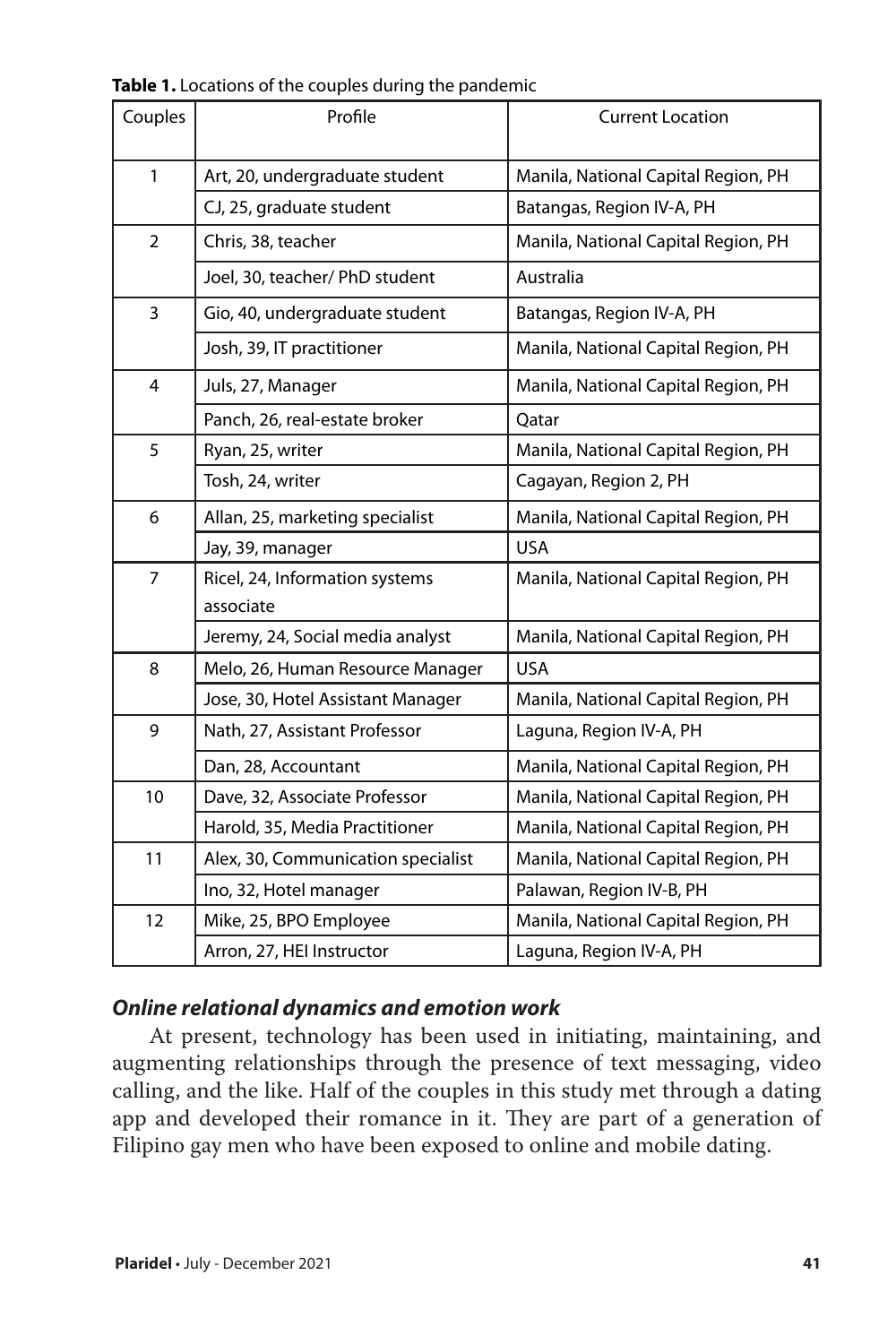Art (20), a college student, said that he and his partner are already used to using messaging apps as venues for emotional expression and support. In a separate interview, this was seconded by his partner, CJ (25), a graduate student from the same university. "We met as alter [alternative] account users in Twitter and moved on to a dating app and finally settled as chatmates in a messaging app so we are comfortable in using online spaces as means for us to develop our relationship," CJ shared. A lot of these couples found it easy to use and manipulate technology for their relationships to work, especially during the pandemic where lockdowns limit physical contacts.

There are also couples who meet each other in offline gatherings. Interestingly, these couples eventually moved to messaging apps because it is easier to connect and build connections in online spaces. Jay (39), a manager, said that, "We can talk for hours in the app so I do not need to physically go to my partner's house or go to a mall so we could bond." The role of technology in building and maintaining relationships does not end in the dating process, especially during the pandemic. Gay couples maximize messaging apps' functions, such as video calls and sharing of photos. During the lockdown, technology enables synchronous romantic rituals that include conversations upon waking up, updates on the activities within the day, and reports on the daily grind. Joel (30), a PhD student and a teacher, expressed the need for these rituals in this pandemic, "There is a need to make the other feel secured by providing anecdotal information on one's whereabouts, level of health and wellness, and well-being." This is usually done through SNS (e.g., Facebook, Telegram, Instagram). Technology also has asynchronous features that helped maintain these relationship rituals. These rituals include quick updates on health status, daily activities, and current personal problems. It is also a typical way to open up and resolve existing conflicts with their partners. Tosh (24), a writer, explained this, "In a way, technology forces us to update each other to be more articulate in our feelings and thoughts so we could remain committed to the relationship." Gio (40), an education student, shared that he opened the video function of his messaging app so that he could see Josh, his partner, prepare dishes, take a bath, and say goodbye before going to work. Josh (39), an information technology officer, mentioned that, "the least we could do as a couple is to maintain the intimacy by simulating what we usually do as a couple during the times when we were allowed to be as physically present lovers before the pandemic."

Across the set of interviewed gay men, there is a disclosure and a tendency for one of the partners to claim that, in a relationship, there will always be someone who would be more expressive of emotions than the other. Chris (38), a teacher and writer, pointed this reality out when he said,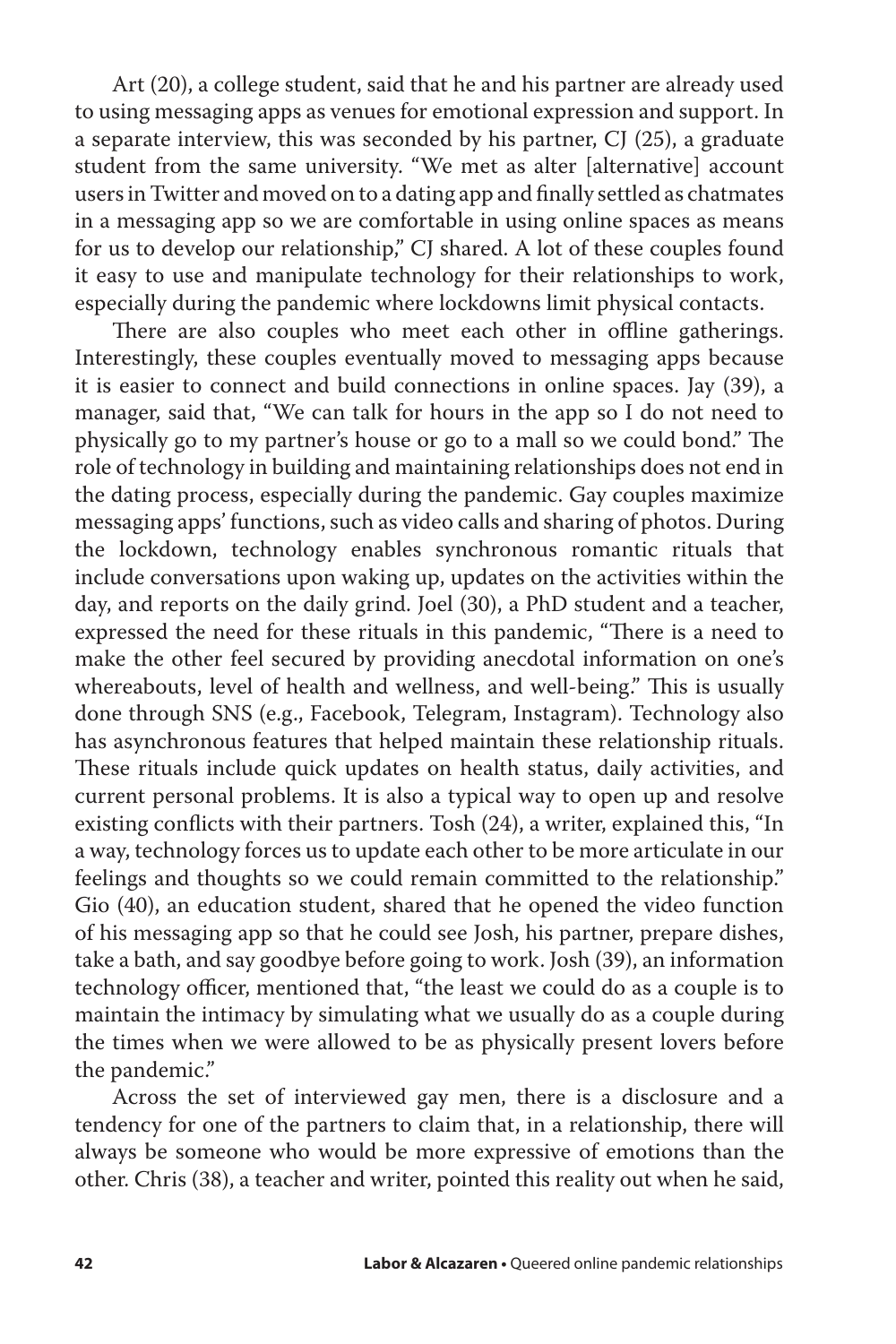"In a relationship, someone has the tendency to initiate conversations about feelings. I tend to do that because of my age." His partner, Joel, acknowledged this by saying that his partner, Chris, has always been expressive of his feelings to the point that he has become clingy to him. This is also shared by Ryan (25), a writer, who stated how his partner is more emotional due to overthinking. He said that, "My partner is the one who shares more emotion…. He usually overthinks a lot of things so he also discloses the things that bother him."

Through these expressions and articulations of emotion, same-sex relationships develop emotion work and emotional intimacies. Emotion work is considered prominent in (although not confined to) intimate relationships (Umberson et al., 2015). For these couples, emotion work through technology-mediated intimacy means verbalizing emotions and support more openly. Josh mentioned how their chats have become their avenue to express their own emotions. He shared, "I could be expressive via chats. We have been used to communicating our emotions using chats that we know already the tone and mood of each other when it comes to the way we use chats." Moreover, the emotional work of these couples has become a way to resolve conflicts in the relationship. CJ shared that, "We are both sharing our emotions to manage the relationship. We do not sleep until we fix our issues." It should also be noted how gay (as opposed to lesbian) couples separate sex from emotional intimacy, resulting in leniency toward sexual non-exclusivity. Ryan explained how he allowed this sexual non-exclusivity with his partner as long as they asked consent from each other. "We are also open to flirt with others during this pandemic as long as we know who the two of us are flirting with," he shared. But it is notable in this study that most participants had not had casual sex outside of their relationships in years.

Concurrently, same-sex relationships are likely to foster equality in their domestic life, employment, and childcare (Hines, 2007). Drawing from this assumption, there is potential in making new patterns of intimacy for these same-sex couples enacting intimacy in various ways (Umberson et al., 2015). One good example is how same-sex couples provide a safe space to express personal conflicts with each other. Joel mentioned how the pandemic changed his view on intimacy. He shared that, "This pandemic has enabled us to express our affective triggers. Everyone is anxious so there is an opportunity to deal with one another's negativity in very intimate manners." Similarly, intimacy can also be expressed through forming honest and open communication among couples. Josh shared that, "Intimacy during these times is being transparent and open in communicating one's feelings for the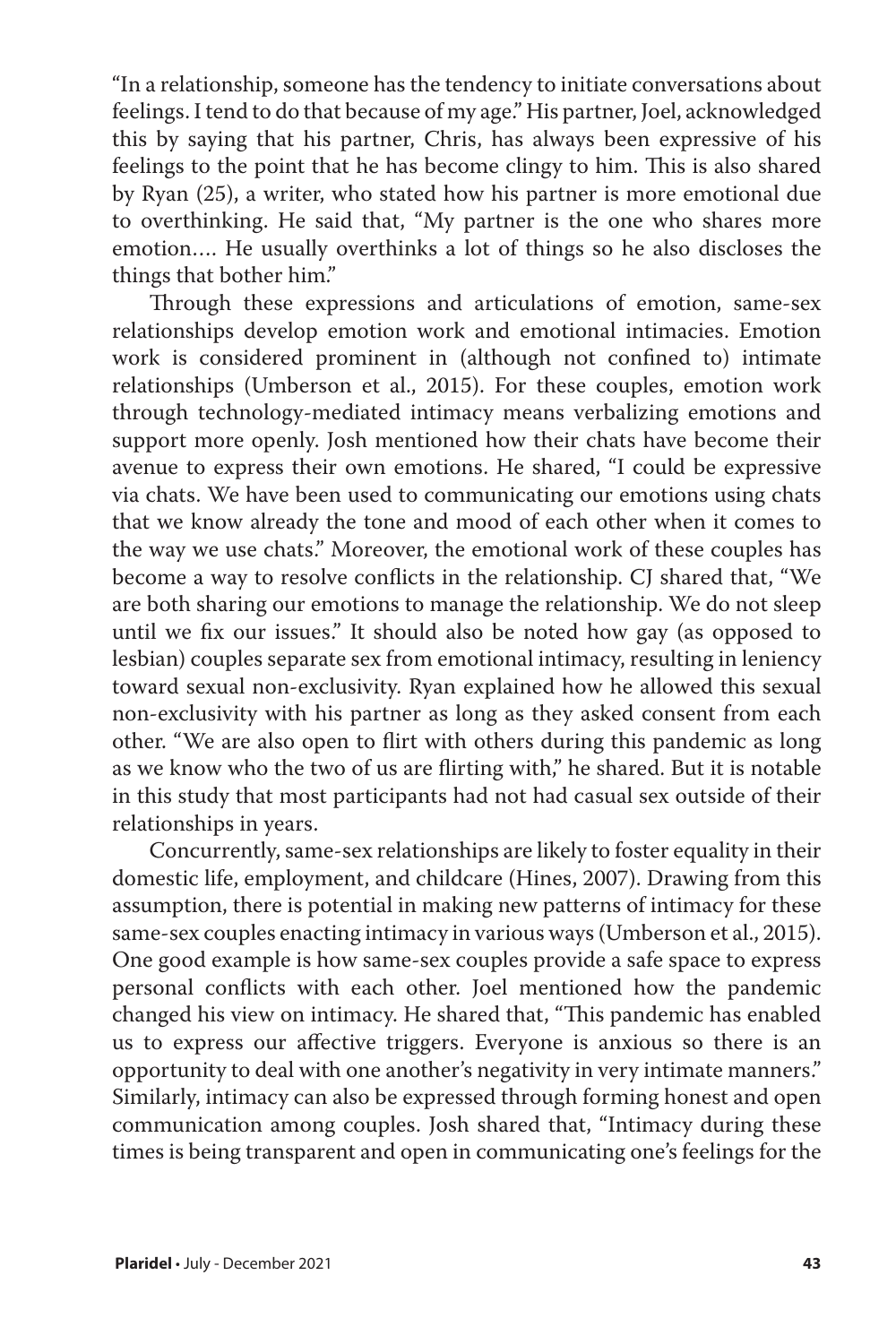partner." By extension, there is a queering of emotional boundaries, creating networkers with agency to its equity and care (Hines 2007).

#### *Mobile expressions of intimacies and care*

Prior to the pandemic, gay couples have always been physically intimate (Deenen et al., 1994). Panch (26), a real-estate broker who works abroad, stated that physical touch has always been part of his love language. "My partner and I have always been expressive in terms of touch, cuddles, and, at times, sex," he shared. His partner, Juls (27), an airport manager, agreed with him. "Physical intimacy could be kissing and hugging and, at times, sex and this is normal for Panch and I since we do not usually see each other physically," he explained. Intimacy has always included physical touches, acts of service, and affirmations of love. Because of Panch's assignment to work abroad and with the current pandemic, the couples were able to explore technology-enabled means of bridging these sexual needs. These included text messages where the couples could shower each other with affectionate messages. People whose main "love language" is physical touch were conscious of the fact that they had to cope and find ways in the SNS and the apps to enact their romantic rituals. With intimacy being mediated by technology, couples are finding more ways to enable the enactment of intimacy through the limits of technology. Couples have become conscious of what they would say to each other, how to frame their messages, and how to react to their partner's disclosures. Intimacy is now equated with length of time spent in the SNS, with couples consciously or subconsciously aware of the value of togetherness. Time-spent becomes an indicator of tenderness. Technological presence affirms the romantic promise. Does technology, however, deepen the relationship? For some couples, it does not as it lacks the emphatic cues that are found in face-to-face encounters. Tosh best articulated this when he said, "I feel that the online set up is really artificial. I cannot read the body language of my partner. I cannot experience his stories. My partner is not someone who likes to video call, too."

On the other hand, sex, as a form of intimacy, is not part of the romantic expressions of the couples. Almost all couples mentioned that having sex is a need, but they do not do it online because they do not have the space to do it. Art stated how hard it is to find the space and time for online sex with his partner, CJ. Art explained, "I live with my parents and we do not have the luxury of space so I do know how I will be able to do an on-camera sex with CJ. It is just not possible so I told him that he could watch porn and satisfy himself first while the pandemic is ongoing," Art also shared that they have agreed to just settle with online pornographic materials whenever one feels horny.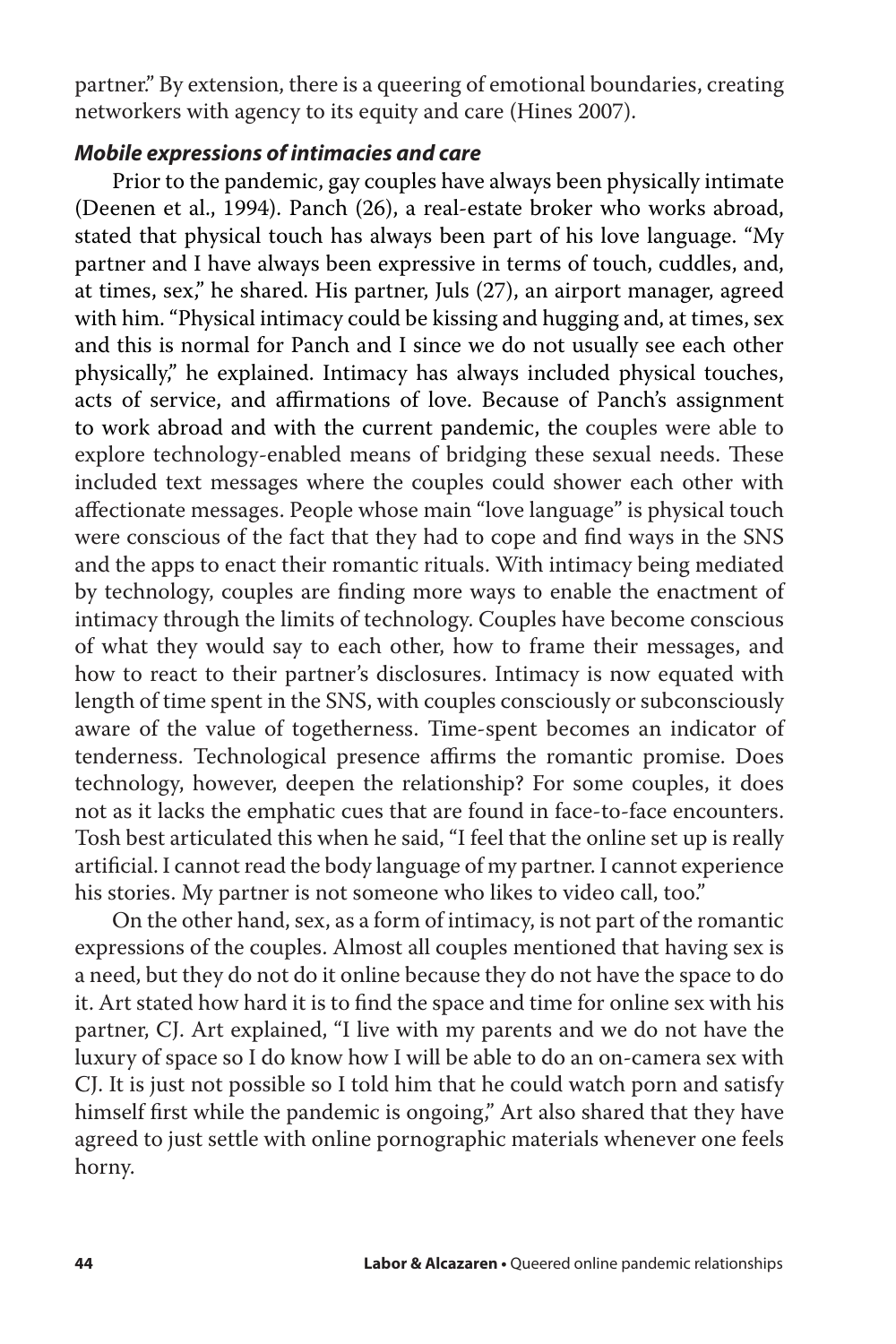What they lack in physical intimacy, the couples compensate in through online care. Care is the enactment of affective behaviors through mediation of technology. Allan (25), a marketing specialist, shared that there is a need to be a good partner during this pandemic. "I, for one, need to be more expressive and understanding during this time. I felt that I was more in tune with my own and my partner's emotions during the lockdown because I want to make this relationship work," he stressed. Online care is performative as one needs to enact the rituals of romantic relationships to have a semblance of normalcy in these trying times. For instance, updates on their daily activities mirror a sense of FtF interaction as Tosh stated, "There is a tendency to report our daily activities as this provides a semblance of ordinariness during this pandemic." Similarly, online care can also be expressed through fostering a more open and honest communication with each other. Josh mentioned, "Caring is being honest about a lot of things. I need to really be straightforward in what I think about his lapses in taking good care of himself. I know that I can no longer change him but I would still give him choices in what he does in life." In other cases, showing care is as simple as letting the person know one's social presence online. As Joel stated, "Care is an expression of being there. It is the establishment of an affective connection despite the constraints." With these excerpts, there is an expectation from both individuals to continue the romantic rituals that bind couples together before pandemic so that they could be helped in managing their personal lives.

## **Discussion**

The research discussed the nature and role of messaging technologies in enabling mediated and imagined queer intimacies, particularly during the pandemic. Gay men's relational dynamics, notions of intimacy and care, and boundary rituals were interrogated to establish the potentialities of technology as space for intimate emotion work and the enactment of desires. The critical role of online presence has been discussed as a necessary ingredient for relationships to blossom and to continue especially because couples have facilitated a sense of commitment in the use of the technology and on its value to untangle the current status of their romantic relationship. In effect, relation work, in the context of gay couples, is relational and situational.

The use of synchronous and asynchronous means of maneuvering romance is part of the management of imagined presence where one exercises intimacies to make sense of the romance, despite physical absence (Attwood et al., 2017; Labor & Latosa, 2021). Technology makes couples feel that they are in the same space-time zones even if there is physical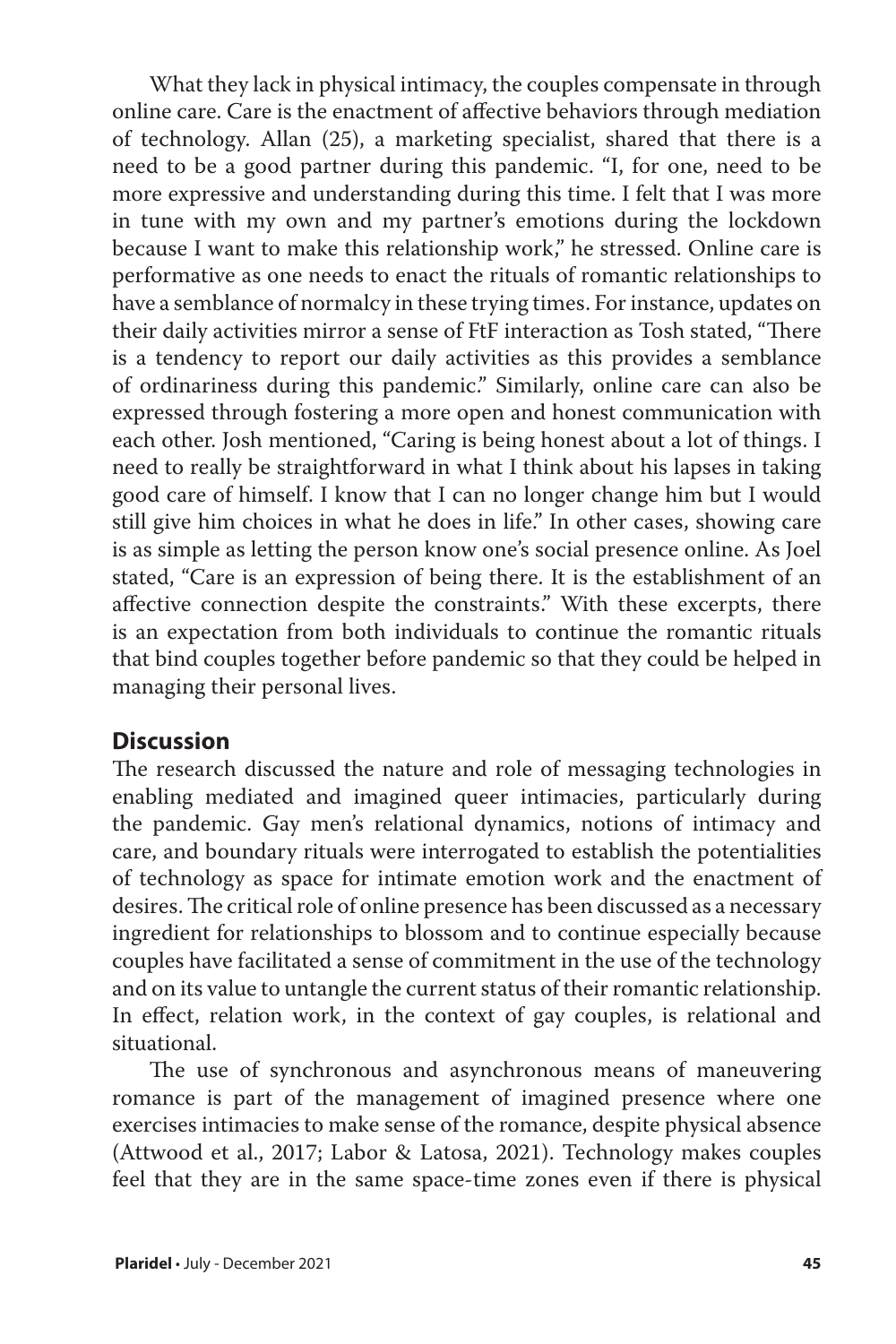distance. Being together in technology is being "at home." In the creation of the couple's mediated and imagined home, they subject themselves to a dwelling place where romantic rituals are enacted such as in the case of the couples' ritualistic synchronous and asynchronous activities.

Results of the study revealed that online spaces have become nonphysical spaces that were used as alternatives to the offline and face-to-face family homes of the gay couples. Prior to the pandemic, these gay couples have shared common living spaces as most of them have lived together or frequently physically visited one another. Through mediatization, "home" is transformed as a construct that may mean either one's literal dwelling or places beyond the house, from inside the car to the workplace which they consider as such (Cefai & Couldry, 2017). Seemingly, and perhaps unconsciously, there is the presence of unmarked heteronormativity in mediated intimacy. The aspect of time, being associated with media, is apparent in the online practices of the participants where imagined and simulated notions of "home" and "work" are reflected (p. 313). Unmarked heteronormativity "as both the institutionalization and effect of mediated intimacy" ( p. 292) is seen in the proliferation of gendering rooms or spaces (wherever they consider as "home") and the representation of "work" that comes with it.

Results also showed how sharing of one's emotions becomes a part of the boundaries that gay couples manage (Skinner & Goodfriend, 2009). There are minimal boundaries among the gay couples perhaps because there is a need for both individuals to have someone understand what they are going through, while, at the same time, to assure the partner that there is someone who is willing to listen. Among the interviews, there is still a tendency among gays couples to follow a heteronormative view on relationships, especially in tackling and expressing emotions. This might be due to the overexposure of these gay couples to patriarchal ways of raising Filipino families where masculine males are expected to have strong emotional boundaries compared to females. In the pandemic, this may have positive and negative effects to the maintenance and management of relationships. On the one hand, a heteronormatively queer relationship reinforces offline care dynamics where a partner plays a more emotional role in the relationship. During the pandemic, this partner would most likely be the one who would exhibit emotive and romantic care in the mediated space. The other partner, perceived as the less emotional individual, would provide care in terms of organizing the couple's daily activities and managing family and social issues that the couple face. On the other hand, reinforced heteronormativity in a gay couple's online relationship during the pandemic may lead to a lot of performative expectations that may be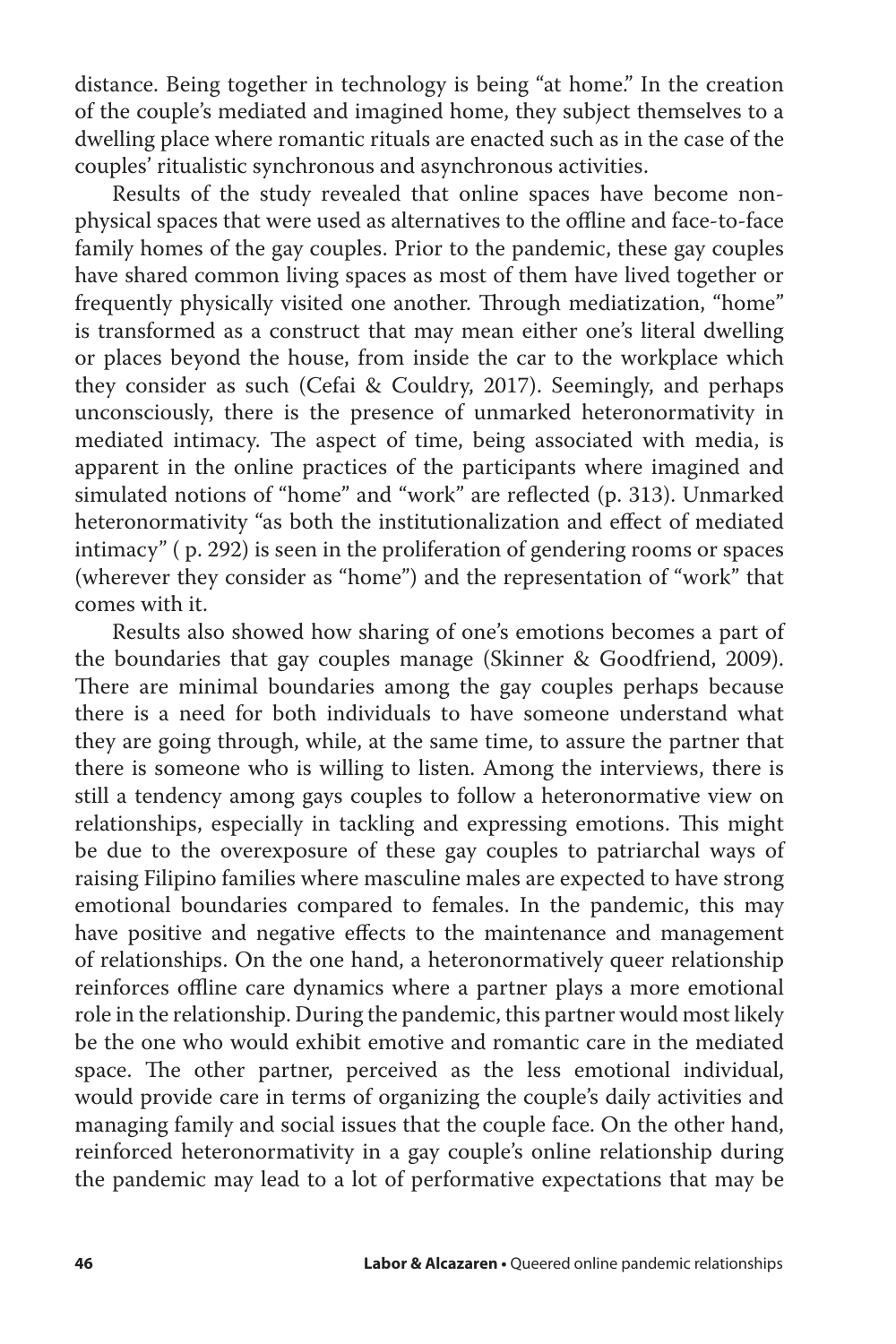hard to be enacted and decoded in the virtual space. Emotive and romantic care, for instance, without the aid of physical touch, need to be reinforced by a lot of virtual messages such as time spent with one another, the use of language and emoticons, and other performative reinforcements that were not present before the pandemic. The online platform, which used to be the add-on space in enabling love and intimacy, now is the main channel in showing and showcasing romantic intimacies and emotive care.

An interesting finding of the study is how emotional intimacy is being expressed by the gay couples. Literature has shown that women carry this emotional workload more than men; whereas, men (regardless of partner) were more likely to value boundaries between partners. But Sandra Šević et al. (2015) found empirically that, at least in Croatia, gay and bisexual (compared to straight) men reported higher levels of emotional intimacy. Similarly, the study found that gay couples are more expressive with their emotions through technology-mediated communications, like messaging apps. This can be a result of the couples compensating from the absence of physical intimacies because of the pandemic. With regards to boundaries between partners (e.g., autonomy, independence), men with men (as opposed to men with women) are still more likely to reinforce certain aspects of intimacy, both physically and emotionally.

Because of the lockdowns, most of the gay couples had no choice but to separate from each other and live with their biological families. Experiences by the participants showed that they cannot really be sexually intimate with their partners because they share the same bedrooms with their family members. They also had limited internet resources and suffered from intermittent internet connection in their homes. Most participants also said that they had to compensate by masturbating or by watching porn videos whenever they long for sex (see Giano, 2021; Labor & Latosa, 2021). As compensation for the lack of physical intimacy, same-sex couples enact online care through performative rituals that resembles normalcy of what their relationships had been before the pandemic. Based on the results, online care can be shown through mirroring pre-pandemic interactional practices and fostering a more open communication within the couple. As technology provides the promise of anytime-anywhere, romantic relationships are expected to develop and deepen. Caring becomes ambivalent. There is an intrinsic demand between romantic couples to be nurtured and to be nurturing, in mediated means, in order to make romance work. Therefore, care is supposed to be enacted as a normative process (Skinner & Goodfriend, 2009).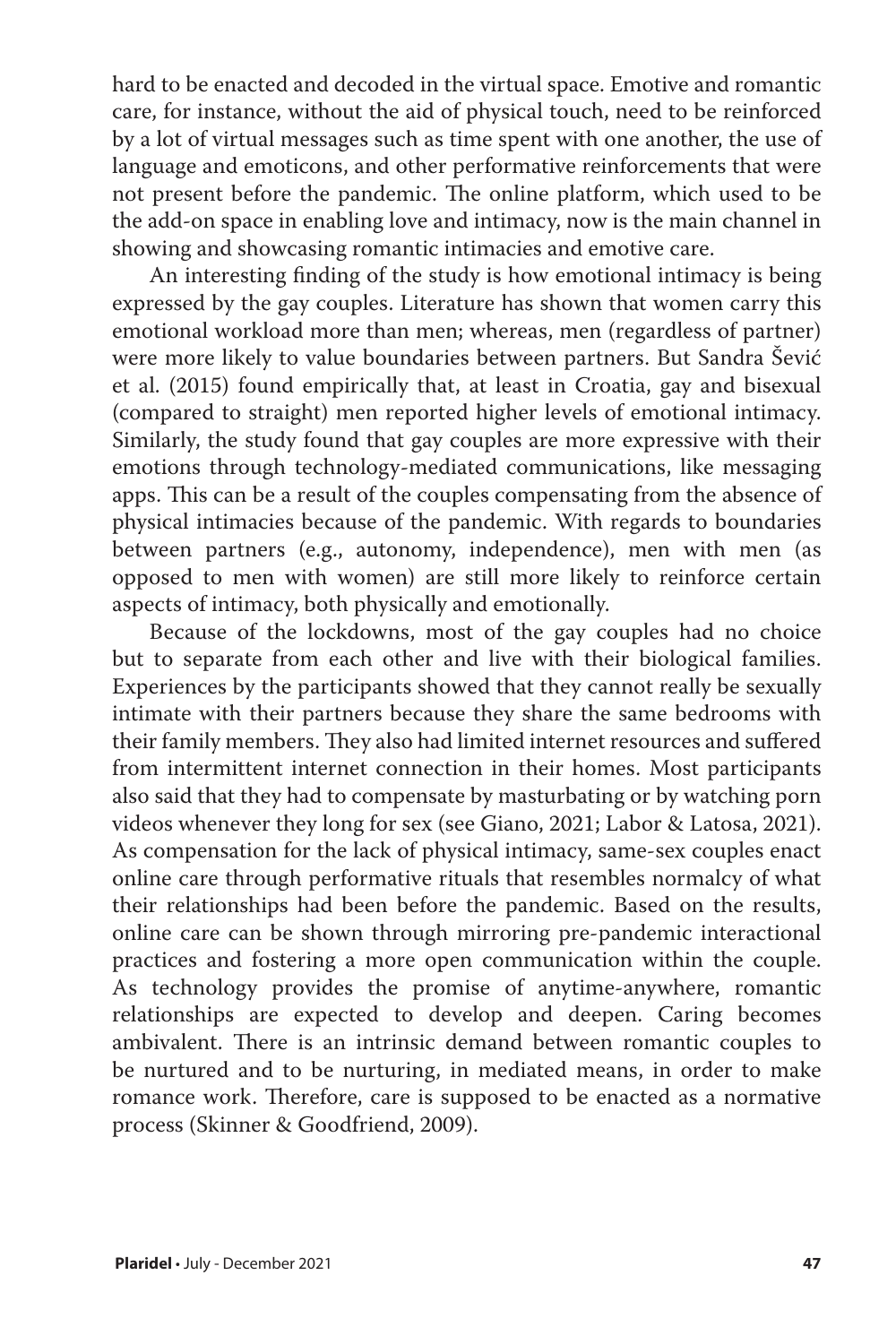# **Conclusion**

In this research, we expounded on the role of messaging technologies on the enactment of mediated imagined intimacies among gay couples. We shed light on the role that technologies play in the way romantic relationships are reconfigured during the pandemic. Drawing on the insights of the 12 couples who were separated by the COVID-19 pandemic, we showed that the way gay men enact romantic intimacies are defined by their relational dynamics, notions of intimacy and care, and boundary rituals. Online presence is perceived as a necessary ingredient for relationships to continue but continuity in relation work by maximizing the potentials of technology is a needed element for couples to facilitate a sense of commitment. Relation work, in the context of gay couples, is relational and not predetermined. This means that both individuals in the relationship must be in tune for conflict reduction, self-esteem boosting, and even the suppression of negative feelings during online interactions. Queerying intimacy such as expressions of desire and affection are needed by both individuals in the relationship, too.

Evidently, mediated intimacies experienced by gay couples in the Philippines make the role of technology vivid in enabling relationships. This is because mediated spaces, like messaging apps, strengthen the intimate and caring presence of its users. Technology, then, provides connection despite distance as the COVID-19 pandemic continues to impose distance despite connection.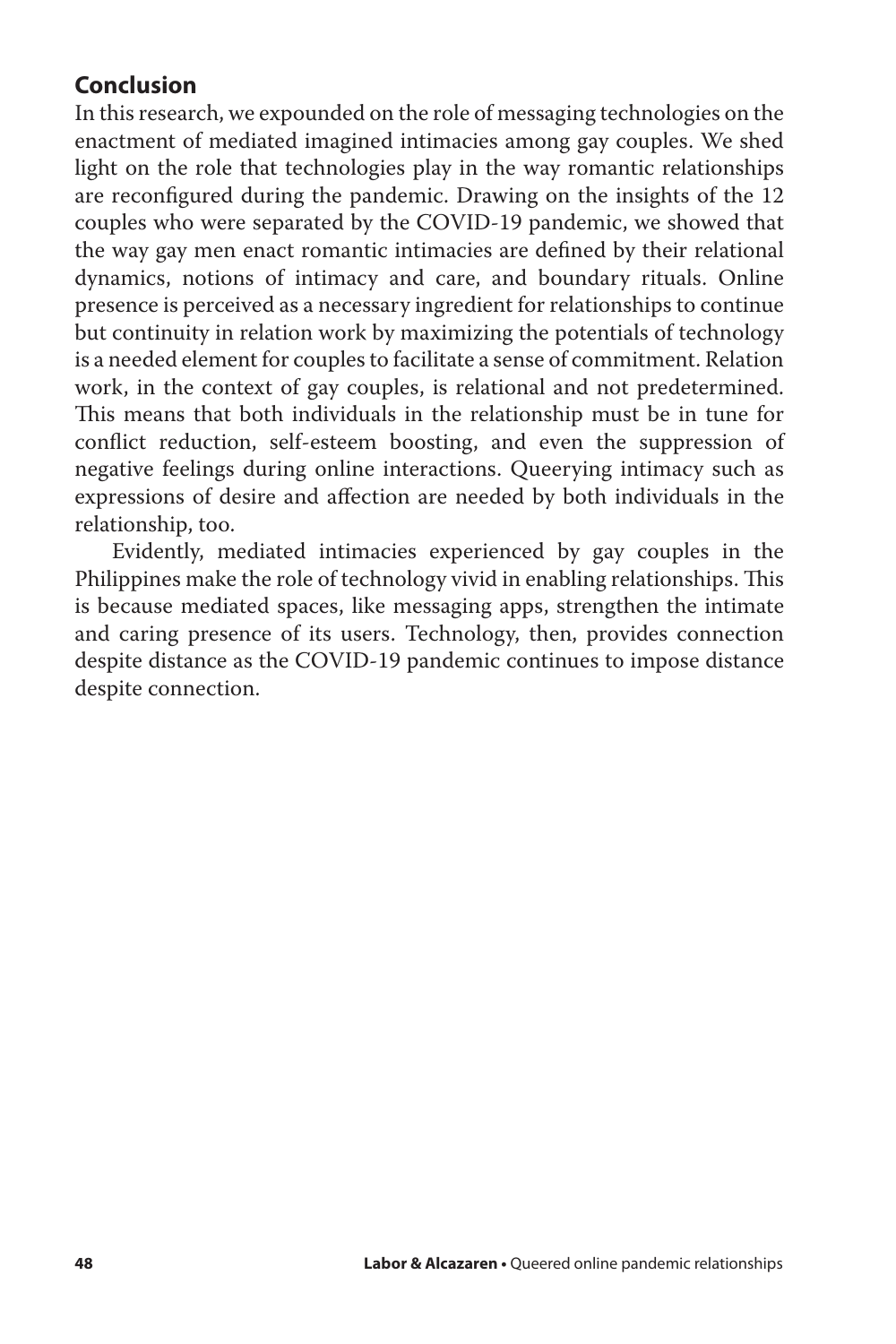### **References**

- Acaba, J. P. (2018). Love in the time of HIV: Narratives of Filipino HIV serodiscordant gay couples in Metro Manila, Philippines*. Journal of Social Health, 1*(2), 1–25. http://socialhealthjournal.org/wp-content/ uploads/2018/09/Acaba-pp-1-25-1.pdf
- Akhtar, S. (2019). The concept of intimacy: An introductory overview. In G. Kanwal & S. Akhtar (Eds.), *Intimacy: Clinical, cultural, digital and developmental perspectives* (pp. 5–30). Routledge.
- Alpi, K. & Evans, J. J. (2019). Distinguishing case study as a research method from case reports as a publication type*. Journal of Medical Library Association*, *107,* 1-5. https://www. semanticscholar.org/paper/Distinguishing-case-study-as-a-research-method-from-Alpi-Evans/ f0e3f4f139a880f3b19e6cd00b9e7df242399c02
- Arminen, I., & Weilenmann, A. (2009). Mobile presence and intimacy—Reshaping social actions in mobile contextual configuration. *Journal of Pragmatics, 41*(10), 1905–1923. https://doi.org/10.1016/j. pragma.2008.09.016
- Atienza, P. M. L. (2018). Censoring the sexual self: Reflections from an ethnographic study of gay Filipinos on mobile dating apps in Manila. *The Asia Pacific Journal of Anthropology, 19*(3), 231-244. https:// doi.org/10.1080/14442213.2018.1454503
- Attwood, F., Hakim, J., & Winch, A. (2017). Mediated intimacies: Bodies, technologies and relationships*. Journal of Gender Studies, 26*(3), 249–253. https://doi.org/10.1080/09589236.2017.1297888
- Austriaco, N. P. G. (2020). ECQ, MECQ, GCQ, or MGCQ: Understanding what the letters mean. *Manila Bulletin*. https://mb.com.ph/2020/09/18/ecq-mecq-gcq-or-mgcq-understanding-what-the-lettersmean/
- Bauman, Z. (2003). *Liquid love: On the frailty of human bonds*. Polity Press.
- Beck, U., & Beck-Gernsheim, E. (1995). *The normal chaos of love*. Polity Press.
- Block, D. (2004). Globalization, transnational communication and the internet. *International Journal on Multicultural Societies, 6*(1), 13-28. http://www.unesco.org/shs/ijms
- Butler, J. (2009). Performativity, precarity and sexual politics. *AIBR Revista De AntropologiaIberoamericana, 4*(3), 321–336.
- Cabañes J. V. A. & Uy-Tioco C. S. (2020). Mobile media and the rise of 'Glocal Intimacies' in Asia. In J. V. A. Cabañes & C. S. Uy-Tioco (Eds.) *Mobile media and social intimacies in Asia.* Springer, Dordrecht. https://doi.org./10.1007/978-94-024-1790-6\_1
- Cahill, S. (2020, May 20). Gender identity and sexual orientation should be included in COVID-19 testing. *The Boston Globe.* https://www.bostonglobe.com/2020/05/20/opinion/gender-identity-sexualorientation-should-be-included-covid-19-testing/
- Cefai, S. & Couldry, N. (2017). Mediating the presence of others: Reconceptualising co-presence as mediated intimacy. *European Journal of Cultural Studies, 22*(3), 291–308. https://doi. org/10.1177/1367549417743040
- Cumiskey, K. M., & Brewster, K. (2012). Mobile phones or pepper spray? *Feminist Media Studies, 12*(4), 590–599. https://doi.org/10.1080/14680777.2012.741893
- de Guia, R. G. (2013). "He's gayer": The politics of masculinity in male to male sexual narratives. [Unpublished manuscript]. Bataan Peninsula State University.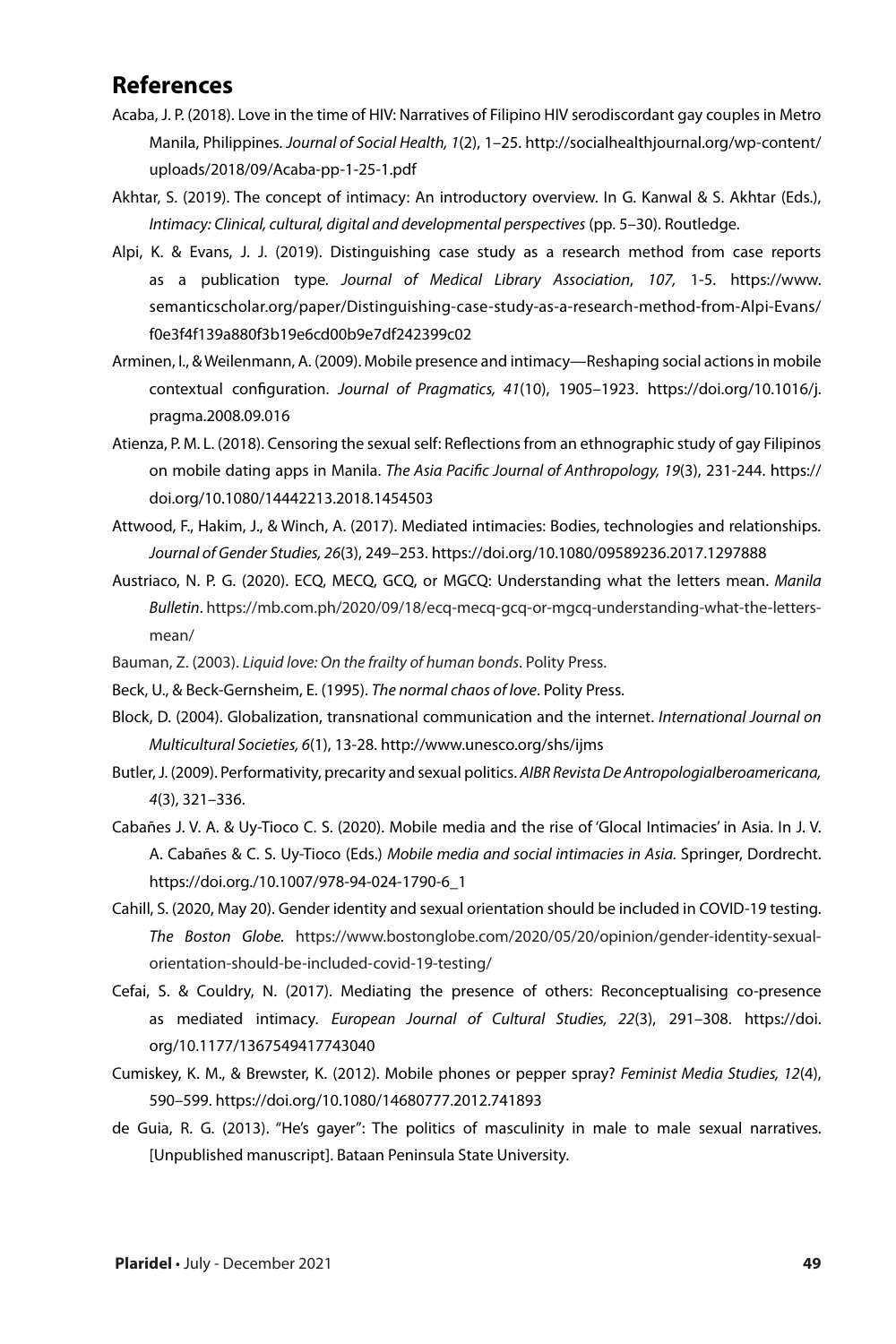- Deenen, A. A., Gijs, L., & van Naerssen, A. X. (1994). Intimacy and sexuality in gay male couples. *Archives of Sexual Behavior*, *23*(4), 421-431. https://doi.org/10.1007/BF01541407
- Department of Health. (2020). *Covid-19 Inter-agency task force for the management of emerging infectious diseases resolutions.* https://www.doh.gov.ph/COVID-19/IATF-Resolutions
- Domingo, K. (2020, September 28). 90,000 businesses remain closed due to COVID-19 pandemic. *ABS-CBN News.* https://news.abs-cbn.com/business/09/28/20/number-of-closed-businessesclosure-affected-covid19-coronavirus-disease-pandemic-philippines#:~:text=Jonathan%20 Cellona%2C%20ABS-CBN%20News%20MANILA%20-%20Trade%20Secretary,the%20spread%20 of%20the%20coronavirus%20disease%202019%20%28COVID-19%29
- Giano, Z. (2021). The influence of online experiences: The shaping of gay male identities. *Journal of homosexuality*, *68*(5), 872-886. https://doi.org/10.1080/00918369.2019.1667159
- Giddens, A. (1990). *The consequences of modernity*. Stanford University Press.
- Hautefeuille, D. (2016). *Where queer cyberspace, hegemonic masculinities and online subjectivities intersect: The case of Grindr* (Unpublished master's dissertation). London School of Economics. https://www. researchgate.net/publication/310608029
- Hines, S. (2007). *TransForming gender: Transgender practices of identity, intimacy and care*. Policy Press.
- Hjorth, L., & Lim, S. S. (2012). Mobile intimacy in an age of affective mobile media. *Feminist Media Studies, 12*(4), 477–484. https://doi.org/10.1080/14680777.2012.741860
- Illouz, E. (2012). *Why love hurts: A sociological explanation*. Polity Press.
- Johnson, C. (2020, April 1). States won't collect LGBTQ data on COVID-19- and advocates aren't happy. *Washington Blade*. https://www.washingtonblade.com/2020/04/01/states-wont-collect-lgbtqdata-on-covid-19-and-advocates-arent-happy/
- Kearns, R. (1997). Narrative and metaphor in health geographies. *Progress in Human Geography, 21*(2), 269–277. https://doi.org/10.1191%2F030913297672099067
- Kreijns, K., van Acker, F., Vermeulen, M., &van Buuren, H. (2014). Community of inquiry: Social presence revisited. *E-Learning and Digital Media, 11*(1), 5–18. https://doi.org/10.2304/elea.2014.11.1.5
- Labor, J. (2021). Technographic presentations in mobile dating apps among Metro Manila young adults. In R. Tolentino, V. Gonzales, & L. M. Castillo (Eds.), *Hindi nangyari dahil wala sa social media: Interogasyon ng kulturang new media sa Pilipinas* (pp. 168-187). Ateneo de Manila Press.
- Labor, J. & Latosa, A. C. (2021). Locked down queer love: Intimate queer online relationships during the COVID-19 pandemic. *Journal of Gender Studies*, 1-12. https://doi.org/10.1080/09589236.2021.197 9482
- Lim, S. S. (2016). Asymmetries in Asian families' domestication of mobile communication. In S. S. Lim (Ed.), *Mobile communication and the family: Asian experiences in technology domestication* (pp. 1–12). Springer.
- Lopez, M. L. (2020, September 3). 4.6M Filipinos jobless in July as unemployment worsens in Metro Manila – PSA. *CNN Philippines.* https://cnnphilippines.com/business/2020/9/3/PSA-July-unemploymentfigures.html?fbclid=IwAR31fdY0J0DJXUNnsGx3NprT9lQmIzFx4nWqz6EKLDuf0xObgeKuTtanYrk
- Lorenzana, J. A. (2019). Resilient love: Intimacy, social media surveillance and (dis) trust in Metro Manila. In A. Athique & E. Baulch (Eds.), *Digital transactions in Asia: Economic, informational and social exchanges* (pp. 209-223). Routledge.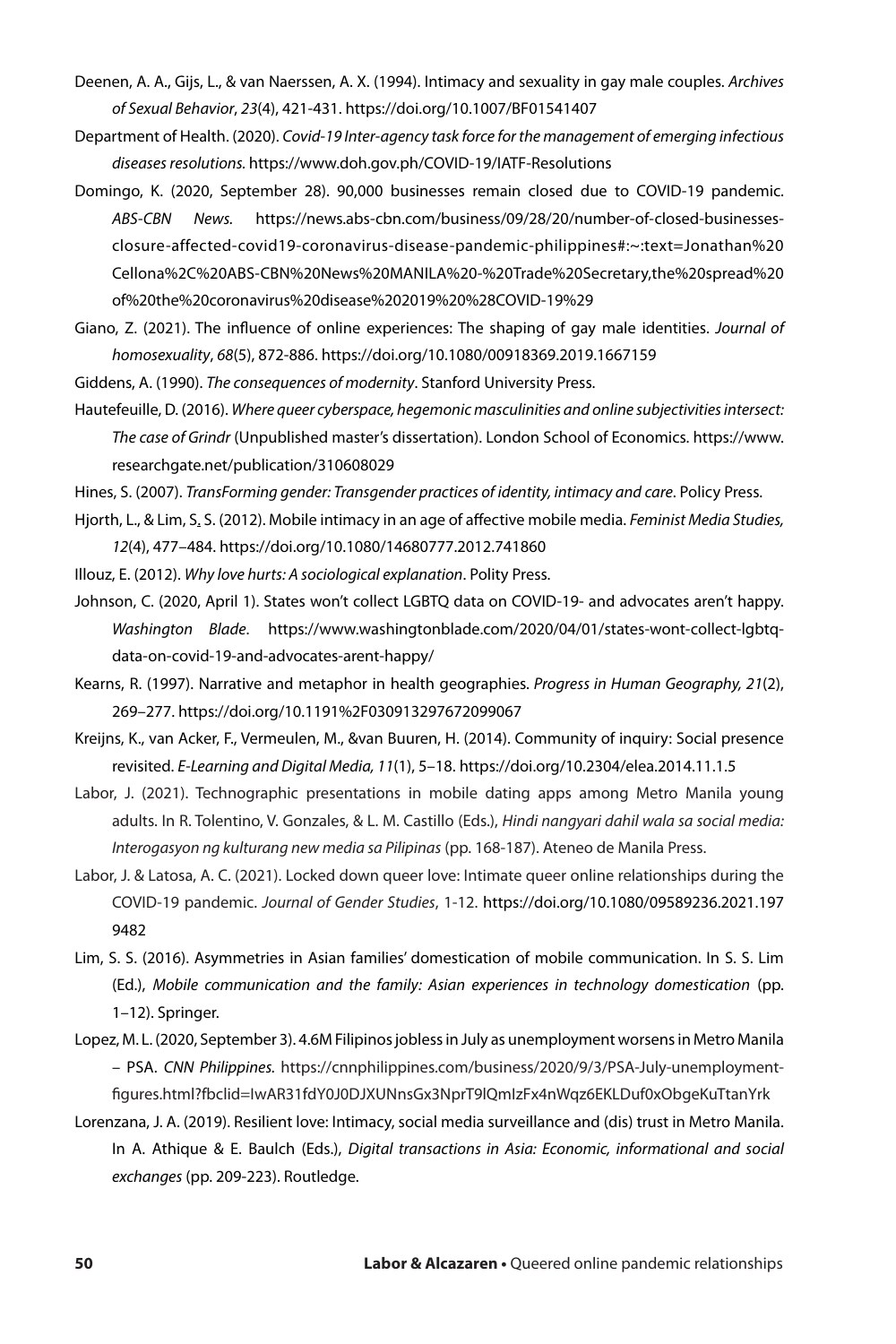- Lowenthal, P. R. (2009). The evolution and influence of social presence theory on online learning. In T. T. Kidd (Ed.), *Online education and adult learning: New frontiers for teaching practices* (pp. 124–139). IGI Global.
- Madianou, M., & Miller, D. (2013a). *Migration and new media: Transnational families and polymedia.* Routledge.
- Madianou, M., & Miller, D. (2013b). Polymedia: Towards a new theory of digital media in interpersonal communication. *International Journal of Cultural Studies, 16*(2), 169–187. https://doi. org/10.1177/1367877912452486
- Magsambol, B. (2020, September 10). 44,000 college students won't enroll during pandemic, says group. *Rappler*. https://www.rappler.com/nation/college-students-wont-enroll-pandemic-pasuc
- McKay, T., Henne, J., Gonzales, G., Quarles, R., Gavulic, K., & Gallegos, S. G. (2020). The COVID-19 pandemic and sexual behavior among gay and bisexual men in the United States. *SSRN*. https://doi. org/10.2139/ssrn.3614113
- McKie, R. M., Levere, D., & Humphreys, T. P. (2016). The mediating role of technology and the prevalence of sexual sensation seeking behaviours among men of varying sexual orientations in Canada, the United States, and Western Europe. *The Canadian Journal of Human Sexuality, 25*(3), 199–207. https://doi.org/10.3138/cjhs.253-a3
- McKie, R. M., Milhausen, R. R., & Lachowsky, N. J. (2017). "Hedge your bets": Technology's role in young gay men's relationship challenges. *Journal of Homosexuality*, *64*(1), 75-94. http://dx.doi.org/10.108 0/00918369.2016.1172883
- Miguel, C. (2016). Visual intimacy on social media: From selfies to the co-construction of intimacies through shared pictures. *Social Media + Society, 2*(2), 1–10. https://doi.org/10.1177/2056305116641705
- Muyargas, M. M. & Parcon, C. R. F. (2012). MSM sexuality and HIV risks: The case of MSM sexual identities, behavior and risks in Iloilo City. *Philippine Journal of Social Sciences and Humanities, 17*(1), 43–56. https://www.researchgate.net/publication/323356872
- Ong, J. C. (2017). Queer cosmopolitanism in the disaster zone: 'My Grindr became the United Nations.' *International Communication Gazette, 79*(6–7), 656–673. https://doi.org/10.1177/1748048517727177
- Raiti, G. C. (2007). Mobile intimacy: Theories on the economics of emotion with examples from Asia. *M/C Journal, 10*(1). https://doi.org/10.5204/mcj.2591
- Šević, S., Ivanković, I., & Štulhofer, A. (2015). Emotional intimacy among coupled heterosexual and gay/ bisexual Croatian men: Assessing the role of minority stress*. Archives of Sexual Behavior, 45(*5), 1259–1268. https://doi.org/10.1007/s10508-015-0538-9
- Skinner, M. D. & Goodfriend, W. (2009). Perceptions of positive relationship traits in gay and lesbian couples. *Journal of Homosexuality, 56*(3), 319-335. https://doi.org/10.1080/00918360902728749
- Solis, R. J. (2020). Cruising through spaces: Exploring the mediatization of gay cruising in the Philippines. *Plaridel: A Philippine Journal of Communication*, *17*(1), 223-252. http://www. plarideljournal.org/article/cruising-through-spaces-exploring-the-mediatization-of-gay-cruisingin-the-philippines/
- Tee, M. L., Tee, C. A., Anlacan, J. P., Aligam, K. J., Reyes, P. W., Kuruchittham, V., & Ho, R. C. (2020). Psychological impact of COVID-19 pandemic in the Philippines. *Journal of Affective Disorders, 277*, 379-391. https://doi.org/10.1016/j.jad.2020.08.043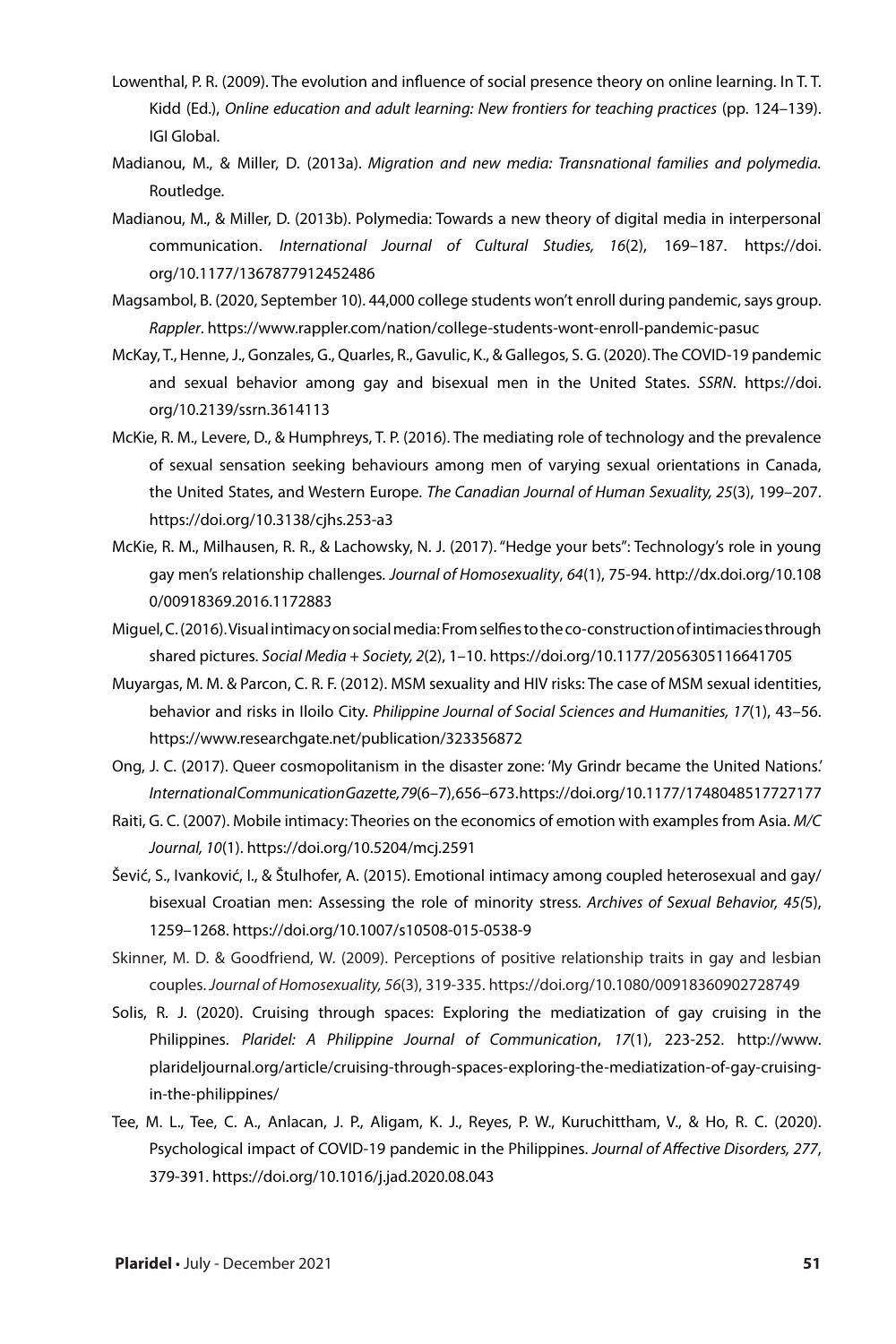- Umberson, D., Thomeer, M. B. & Lodge, A. C. (2015). Intimacy and emotion work in lesbian, gay, and heterosexual relationships. *Journal of Marriage and Family, 77*(2), 542–556. https://doi.org/10.1111/ jomf.12178
- UNDP, USAID (2014). *Being LGBT in Asia: The Philippine country report*. UNDP Asia-Pacific Regional Centre
- Uy-Tioco C. S., & Cabalquinto, E. C. B. (2020). Transnational mobile carework: Filipino migrants, family intimacy, and mobile media. In J. Cabañes & C. Uy-Tioco (Eds.), *Mobile media and social intimacies in Asia* (pp. 153-170). Springer, Dordrecht. https://doi.org.ezproxy.upd.edu.ph/10.1007/978-94-024- 1790-6\_10
- Whittington, C., Hadfield, K., Calderón, C. (2020). The lives and livelihoods of many in the LGBTQ community are at risk amidst COVID-19 crisis. *Human Rights Campaign Foundation.* https://hrcprod-requests.s3-us-west-2.amazonaws.com/files/assets/resources/COVID19-IssueBrief-032020- FINAL.pdf?mtime=20200811115717&focal=none
- Wilding, R. (2006). 'Virtual' intimacies? Families communicating across transnational contexts. *Global Networks, 6*(2), 125–142. https://doi.org/10.1111/j.1471-0374.2006.00137.x
- World Health Organization. (2021, July 5). Philippines: Coronavirus disease 2019 (COVID-19) situation report #80*.* https://www.who.int/philippines/internal-publications-detail/covid-19-in-thephilippines-situation-report-80
- Yin, R. K. (2018). *Case study research and applications: Design and methods* (6th ed). SAGE Publications.